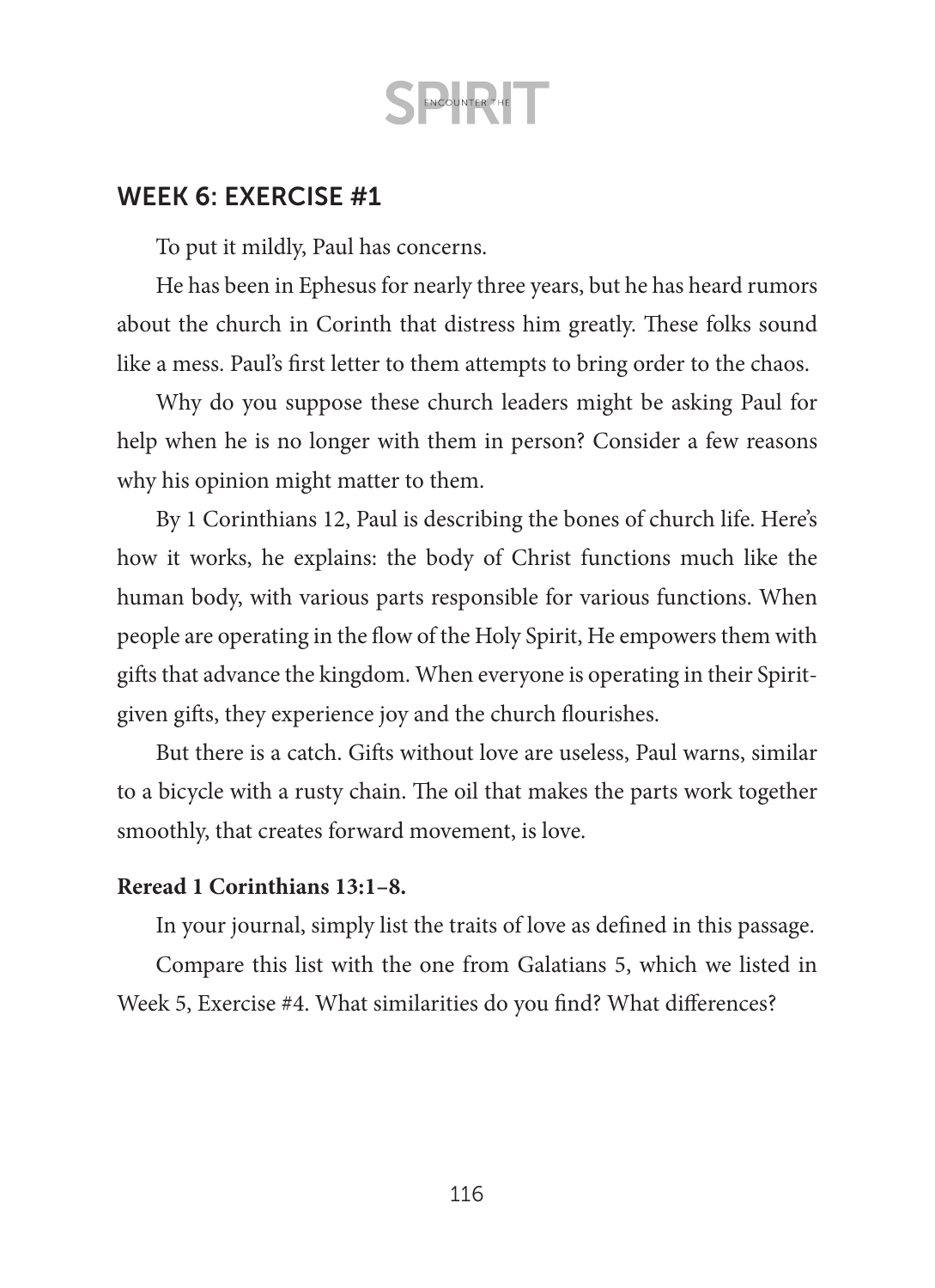### What do you learn about love and the Holy Spirit from this comparison?

You'll often hear this particular passage (1 Cor. 13) read at weddings. It is some of the most beautiful poetry in Scripture. Funny, though. When Paul wrote this bit on love, he was not writing love poems to passionate couples who were all sunsets and roses. This passage is part of a letter sent to one of the most divided, dysfunctional churches of the first century. The Corinthians had a commitment problem. They called themselves believers, but they still ate at pagan temples. They met together as a church, but yelled at each other when they got there. Some among them were still wrestling with issues of immorality. Others were plain ol' disorderly. So Paul's letter is to a community of folks who were at one another's throats and in serious need of practical solutions to spiritual problems.

First Corinthians 13 was written for people who were genuinely doing their best (but falling short) to live together according to God's standard of love. When Paul spoke into that mentality, he was hoping to help them to understand that kingdom relationships are built on a foundation of love, a kind of love rooted in humility, commitment, and servanthood. What Paul advises those trying to live in community and those trying to live as one flesh is this: not only when you feel like it or when it's easy or when the other person is lovable, but all the time, and especially when it is difficult.

Being patient and kind, gentle, and others-focused is not something most of us are naturally good at. I argue that no one is *naturally* good at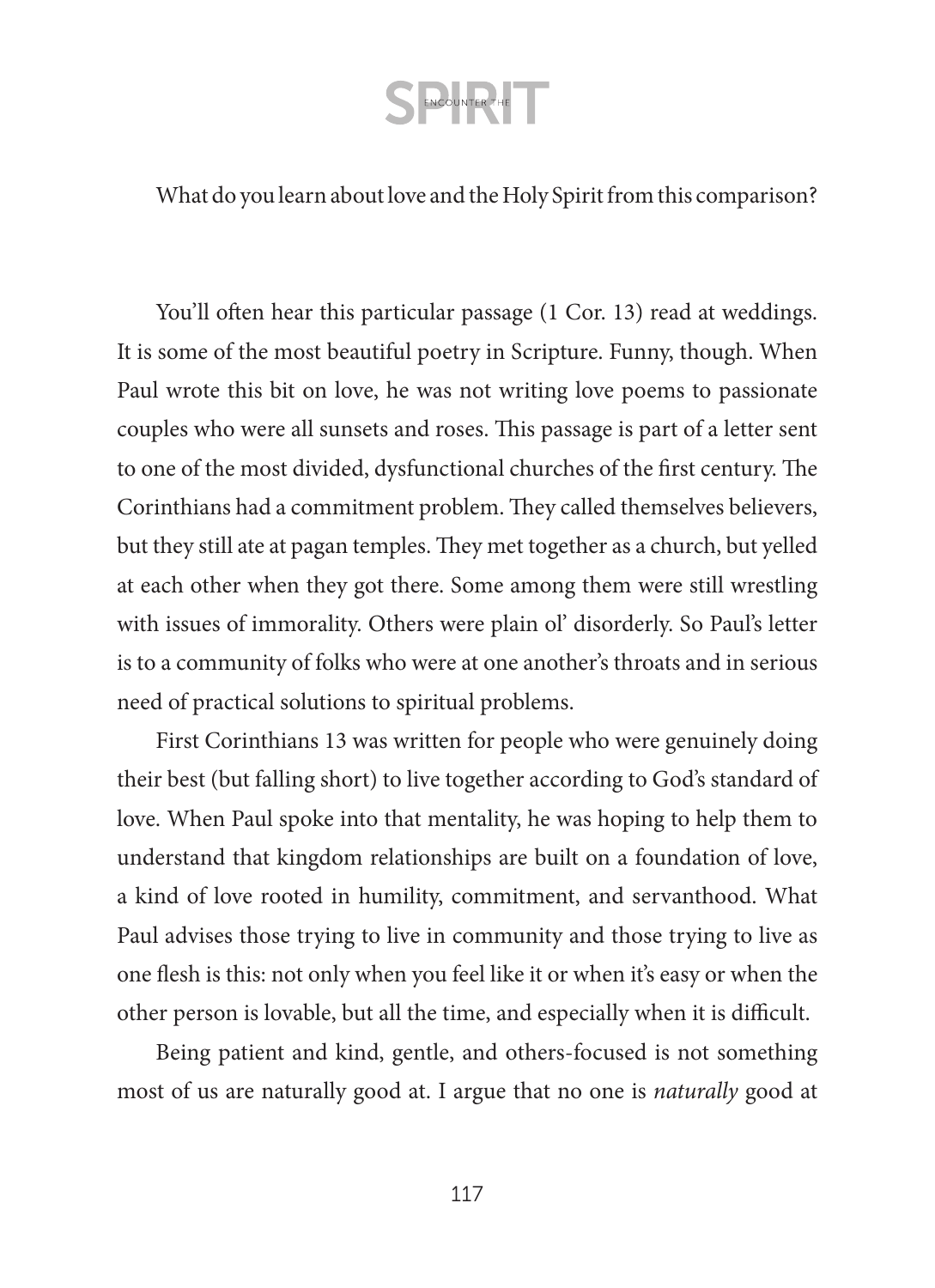it; it's the stuff we can only accomplish by the power of the Holy Spirit. No wonder the mark of the Holy Spirit is a supernatural ability to love!

Where can you point to evidence of the Holy Spirit at work in your relationships?

Considering the traits of love offered in 1 Corinthians 13, where do you see love being displayed supernaturally in your behavior or in the behavior of those you know? Keep these comments positive!

### **Encounter**

Take a few moments in silent prayer now to recognize the presence of the Holy Spirit within you.

Now, ask the Holy Spirit to help you sense His love for you. Sit in this moment, and allow the Holy Spirit to reveal Himself.

Our culture gets love all wrong. We want it to be about romance and happy endings. In 1 Corinthians 13, God gives us the real scoop on love; it's about getting ourselves out of the way so others can be served and God can be lifted up.

Turn again to the text of 1 Corinthians 13:1–7, and slowly read this passage aloud.

Listen for any new thoughts as you read, and jot those in your journal.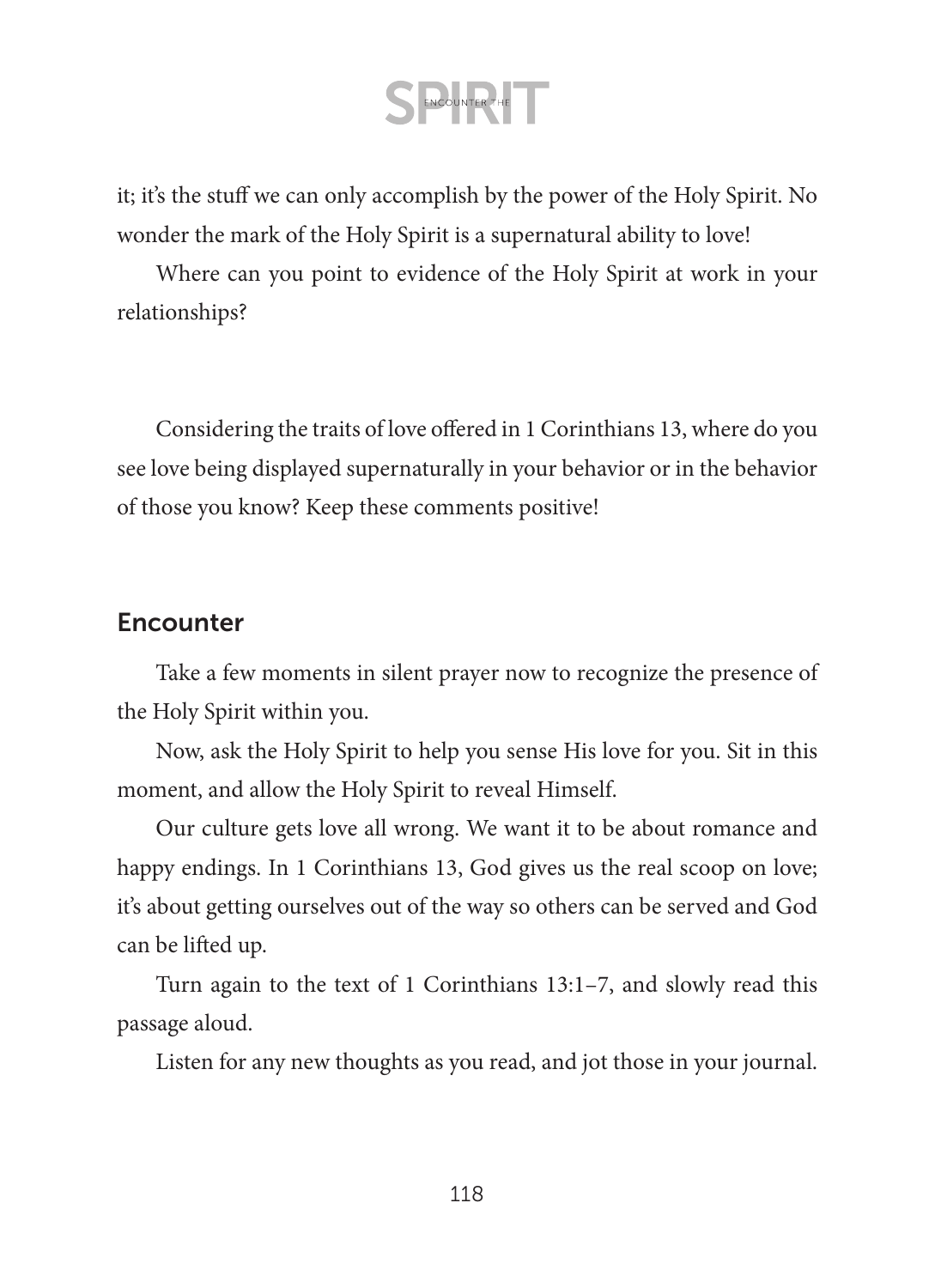Read through this passage a second time, replacing the words "love" and "it" with "Holy Spirit."

How does this change your understanding of the Holy Spirit's character? Journal about that.

Now, read through this passage a third time, replacing the words "love" and "it" with your name. This gives us a sense of just how deeply we need the Holy Spirit's perfecting power. On our own, we are doomed to spiritual poverty.

How does this change your understanding of the Holy Spirit's work in you? Journal about that.

Finally, in the presence and light of the Holy Spirit, give thanks for your imperfections and also for the ways He is perfecting your ability to love. Release your fears into His care, and receive His love for you.

It seems impossible that we could attain the character of love Paul defines, but Scripture assures us this is the goal—to love as God loves (1 John 4:18). That is the work the Spirit wants to do in you—to make those statements true in your life.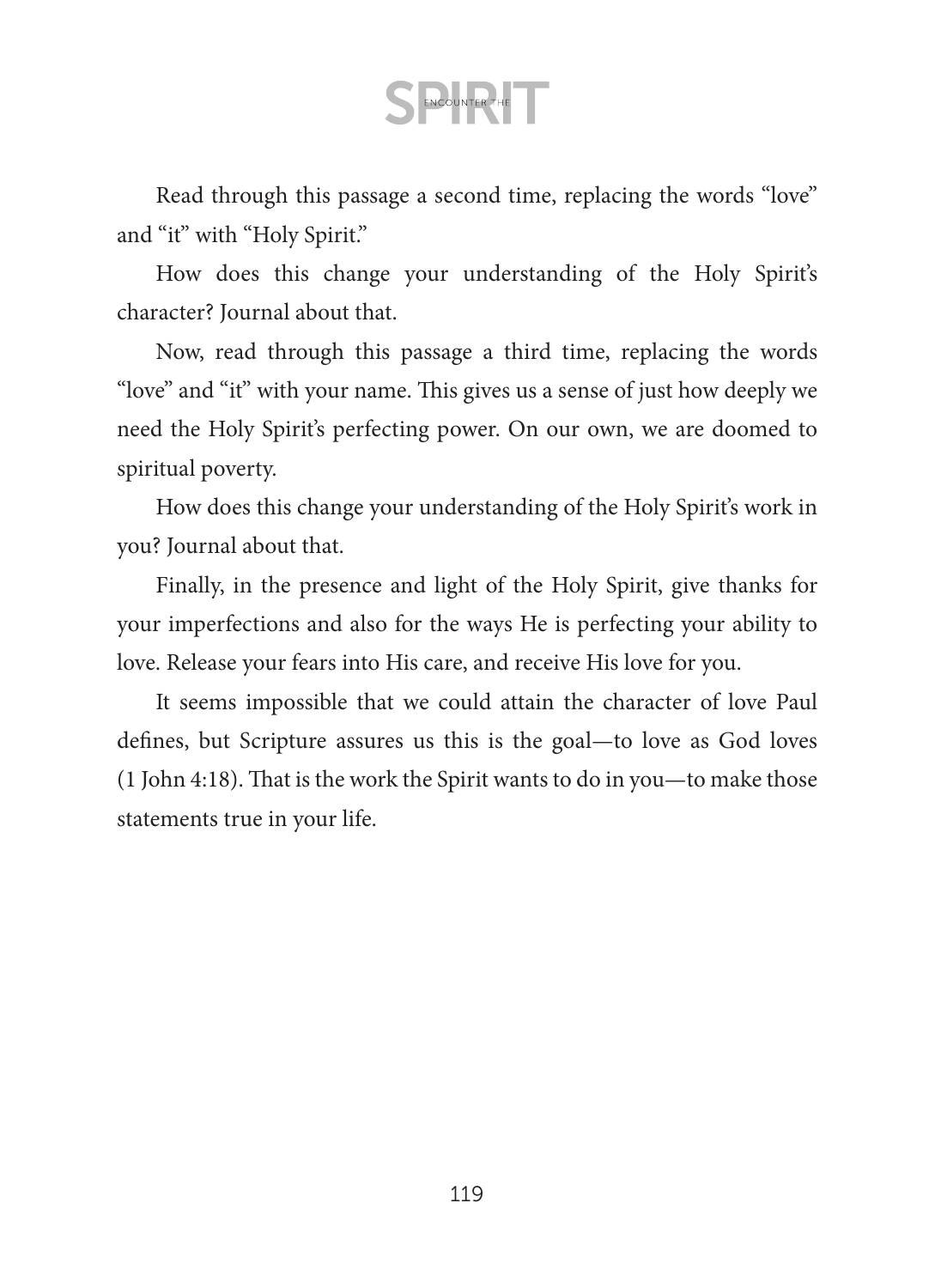### WEEK 6: EXERCISE #2

Love looks a lot like grace. To live graciously is to learn patience and kindness. To show grace toward others is to practice hope in the face of what irritates us. Grace allows us to look past the faults of others, acknowledging that we have them too. Grace empowers us to pray God's best over one another.

In short, grace on our own steam is impossible. It can only flow through us as the Holy Spirit gains access to our hearts, minds, and attitudes.

Take some time to study this simple drawing that diagrams the flow of grace.



Grace flows down. It originates with God, our Father, who desires to fill us with His Holy Spirit. It flows through us to others but only as we surrender ourselves to this flow. Because we are people of free will, we can choose to block the flow of grace, just as we can choose to block the flow of the Holy Spirit.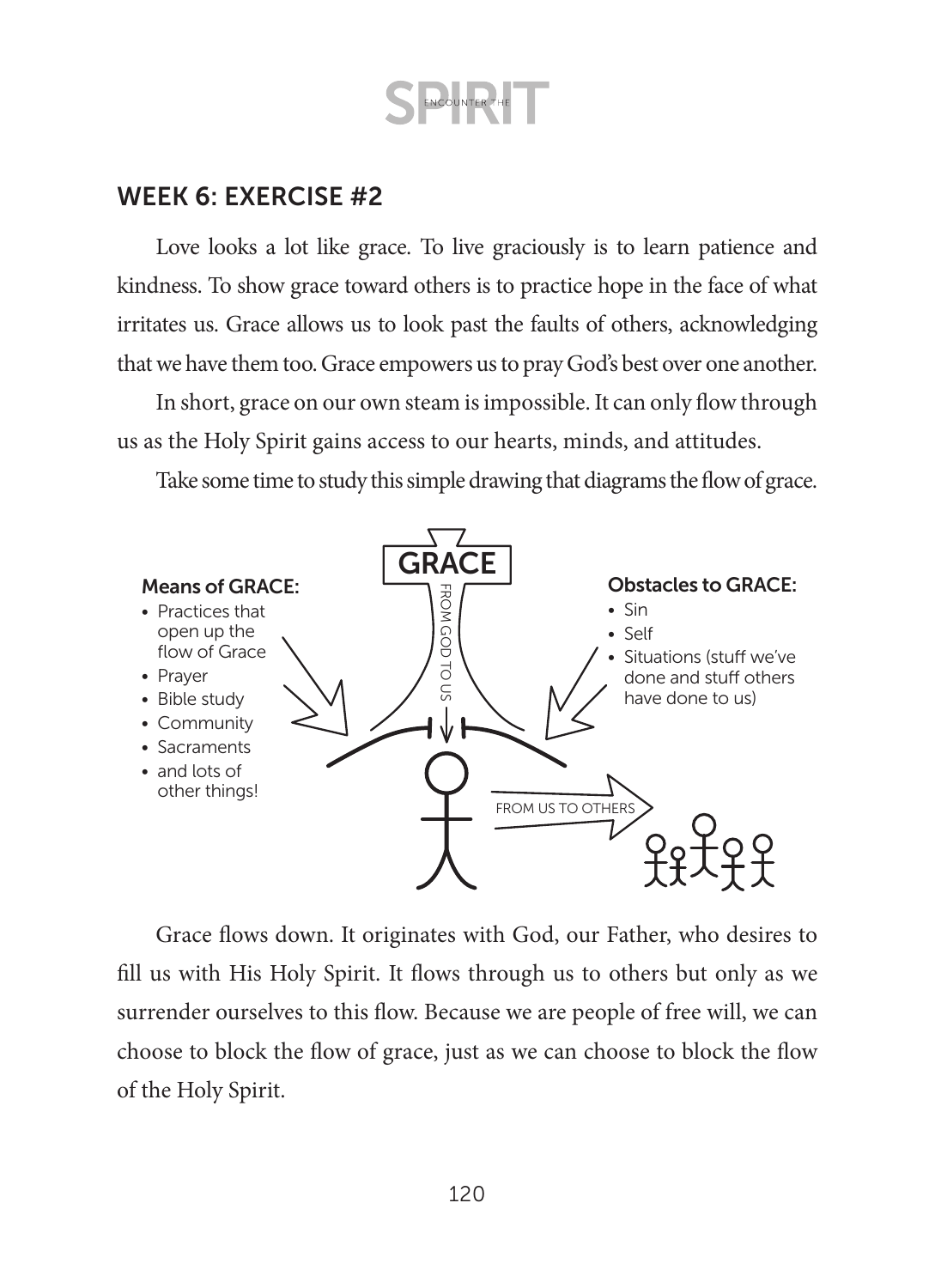Here is a key thought: as followers of Jesus, we are called to be not grace factories but grace funnels. We are channels of grace!

There are many obstacles that block the flow of grace. This is part of the human condition. We tend to rebel against the very things that are good for us. We are caught up in this spiritual battle for control of our souls. That tension we feel and that pull toward things that aren't good for us is indicative of the battle. Things like generational brokenness produce sins in us like perfectionism, fear, shame, and anger.

Any of us can fall prey to the threes: sin, self, and situations. The big sins, we can name. But what about less obvious sins, such as selfsatisfying behavior? Addiction, even to legal substances (like the Internet)? Chronically anxious behavior that leads to a need for control? These are all things that can make it hard for us to absorb the grace flowing from God.

What are the things in your life that block the flow of grace?

#### **Reread 1 Corinthians 13:1–7.**

You've made a list of the traits of love in your journal. Now, make a second list of the opposite of those terms (for example, the opposite of patience is impatience).

Drawing from what we learn in this passage, we can assume that the opposites of things that define love will stand in the way of the free flow of grace. If love is patient, kind, and never haughty, jealous, boastful, or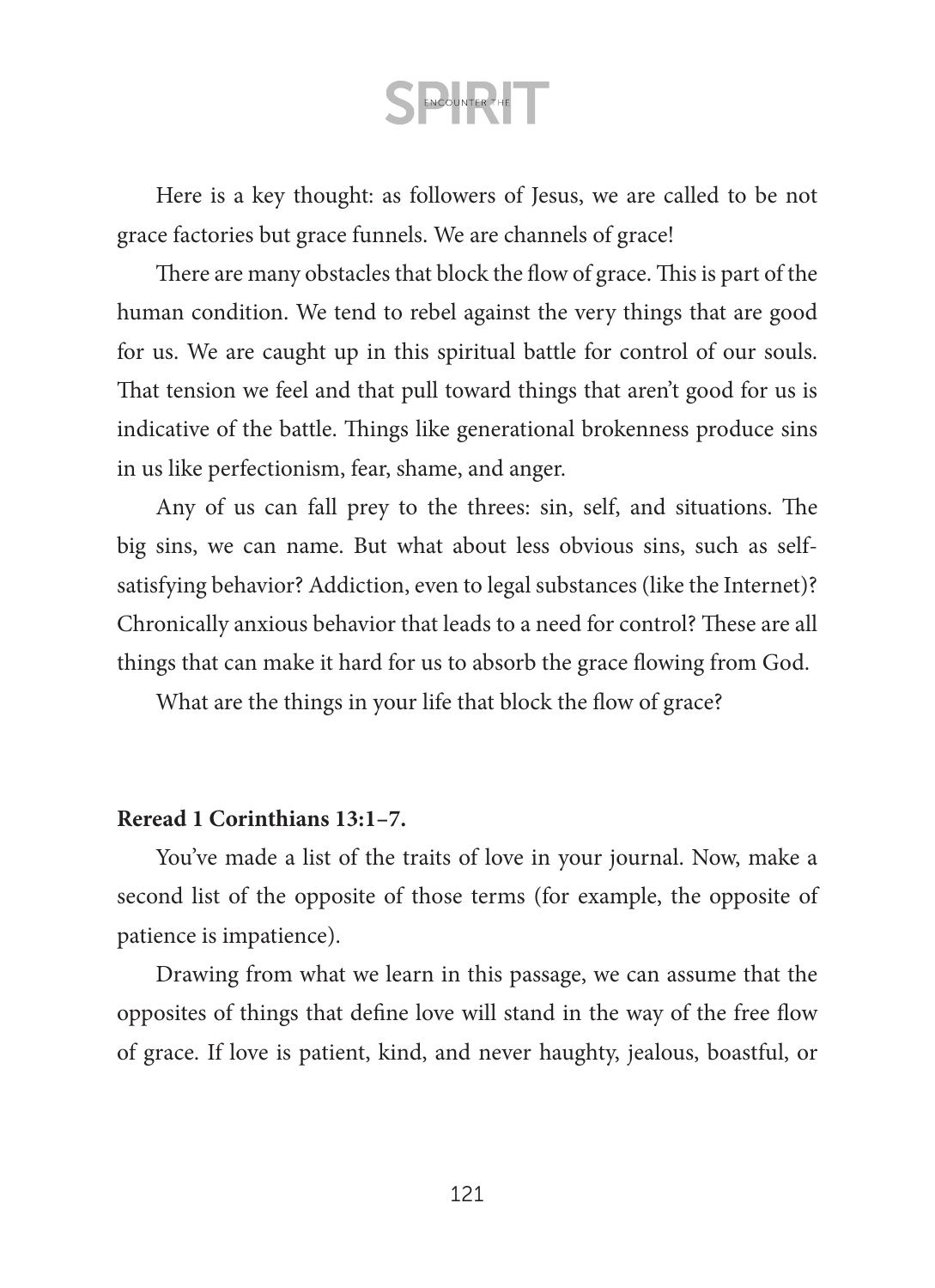proud, then impatience, unkindness, haughtiness, and boastfulness will surely stop grace from flowing into or through us. If love does not demand its own way, yet I find myself often stubbornly needing things to be as I want them, then I'm heading upstream rather than flowing with the Spirit.

Trusting God's grace is how we get past the obstacles that keep us from salvation. This is what it means to be justified. Justification says, "Jesus, I see You and acknowledge You as the only one with power to overcome my spiritual enemies, and I trust You to fight those forces that pull me down."

God rescues, we respond, and grace is activated through the power of the Holy Spirit.

Honestly evaluating your life right now, would you say you are acting more like a grace factory or a grace funnel?

What's the answer to our obstacles? We all know that even after we've come to know Jesus, we can still have obstacles to grace in our lives. Stuff other people have done to us and stuff we choose to do can create obstacles to spiritual growth. Over the centuries, people who worship God have discovered ways to break through the obstacles. We call them means of grace. Things such as prayer and fasting and Bible study and community and worship—these things all have a kind of power about them. They restore the flow of grace when it has been interrupted.

Go back to the lists we explored in Week 2, Exercise #4 and also in Week 5, Exercise #5. These lists give some explanation of several of the means of grace.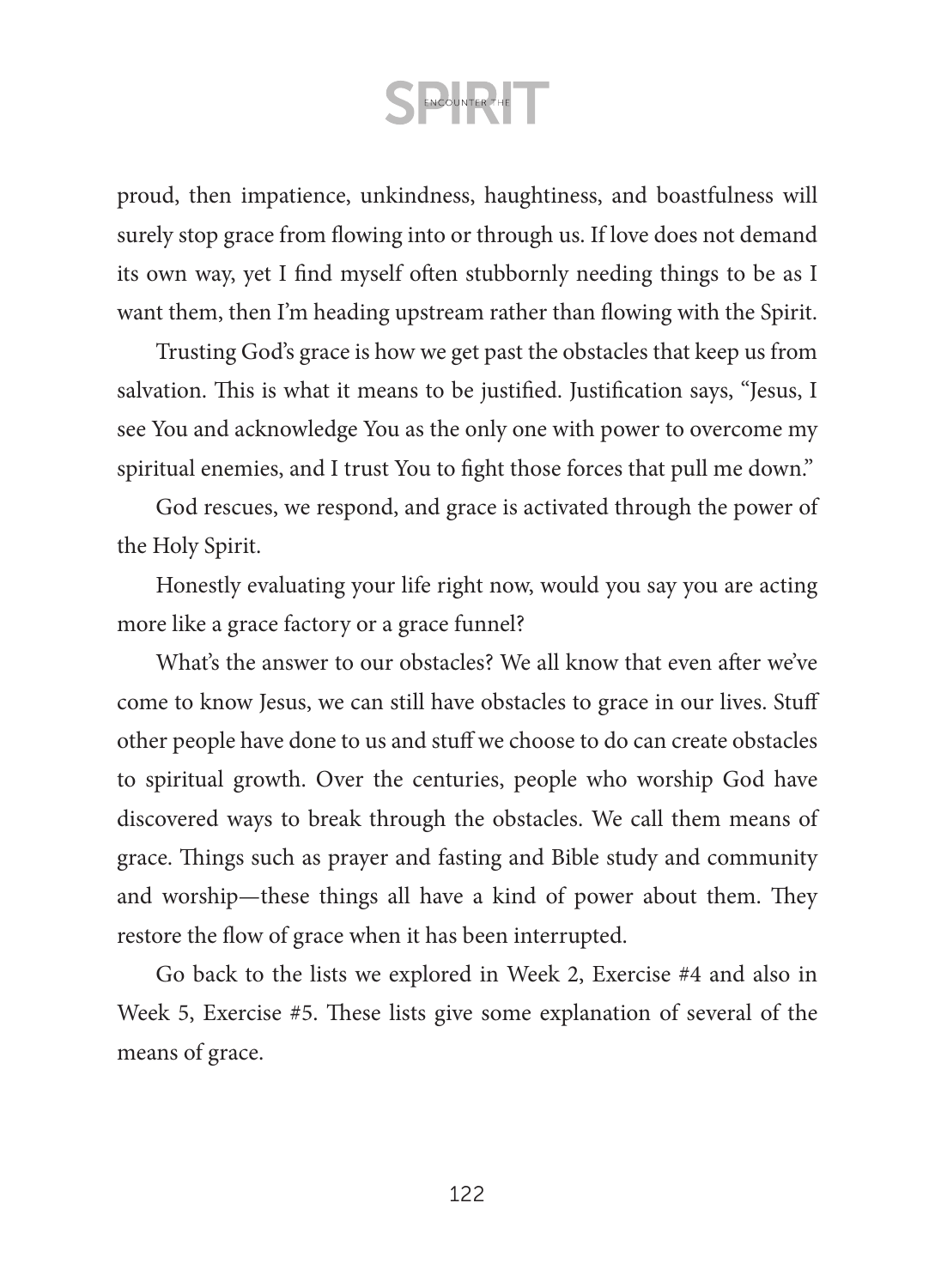The theological term for this process of being transformed through the presence of the Holy Spirit within us is called *sanctification*. Think of it this way: justification is grace activated, and sanctification is grace motivated. Sanctification is about surrendering to the work of the Holy Spirit in us. It is about trusting more and more of ourselves to more and more of the Holy Spirit.

Sanctification is the process of letting God win us over, bit by imperfect bit, until we're all His. And here's the thing about sanctification: it cannot occur outside the power of the Holy Spirit. Lasting change happens at the spiritual level. I can change my behavior, but it takes the Holy Spirit to change my heart.

Oswald Chambers says, "Sanctification is an impartation not an imitation."13 It is almost like having a whole new hard drive installed into our system! I need the Holy Spirit to take control of my mind. I need Him to sanctify my thoughts. I need Him to show me how to love people. I need Him to make me wise. I need Him to help me navigate the choices and voices that battle for my soul.

Are you beginning to grasp this concept: The Holy Spirit intends to live within you, to transform you, to make you into a different kind of person?

#### **Encounter**

My stick figure illustrations are famous around our church! Clearly, I'm no artist, but it helps me sometimes to visualize abstract concepts by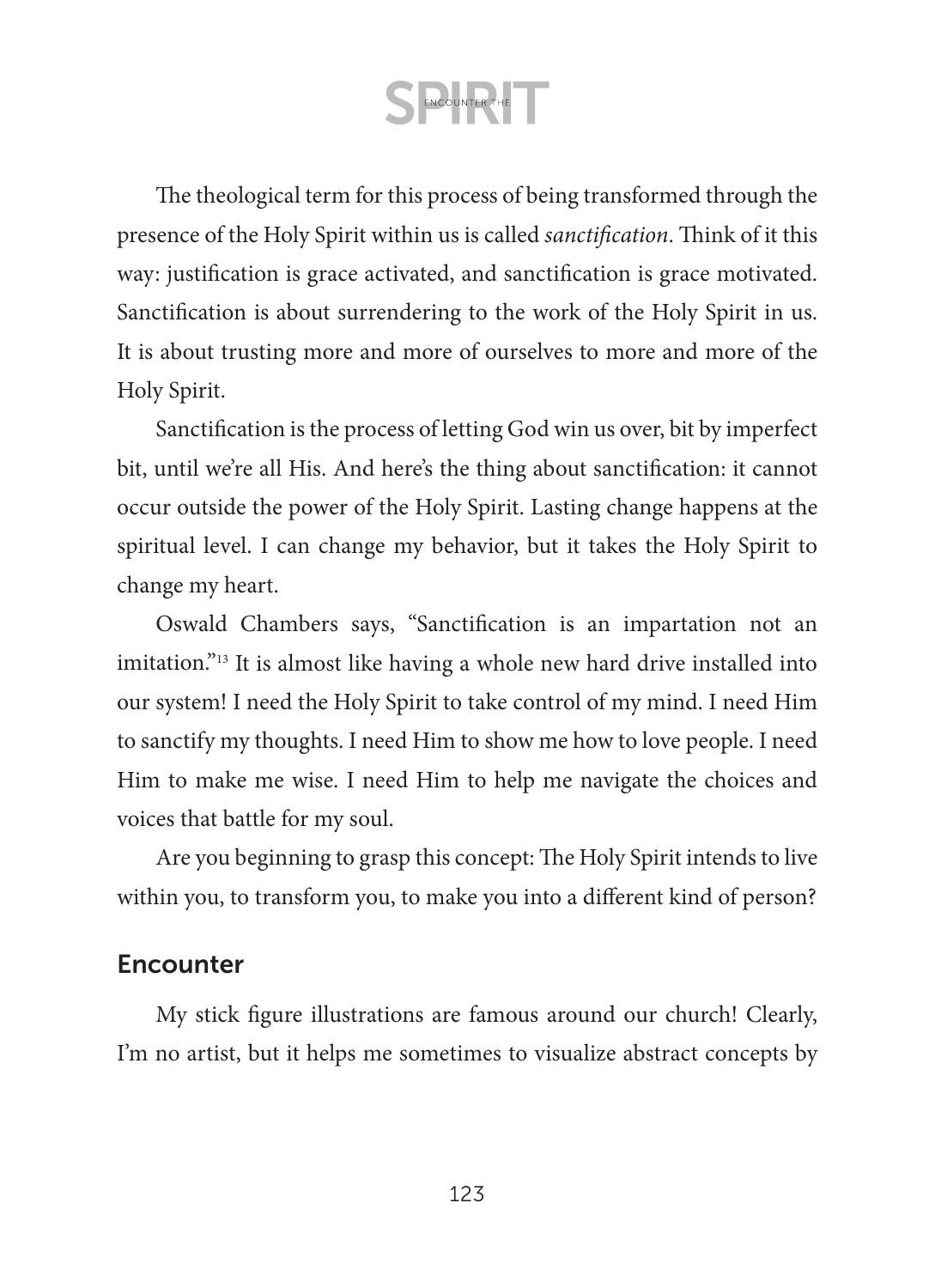making simple images. Grace is an abstraction, but it works itself into our lives in practical ways.

Redraw the graphic in this exercise, without the words.

Let's begin to personalize this graphic. Write your name somewhere near or on the stick figure.

Now, ask God to reveal what things and experiences make up your "umbrella."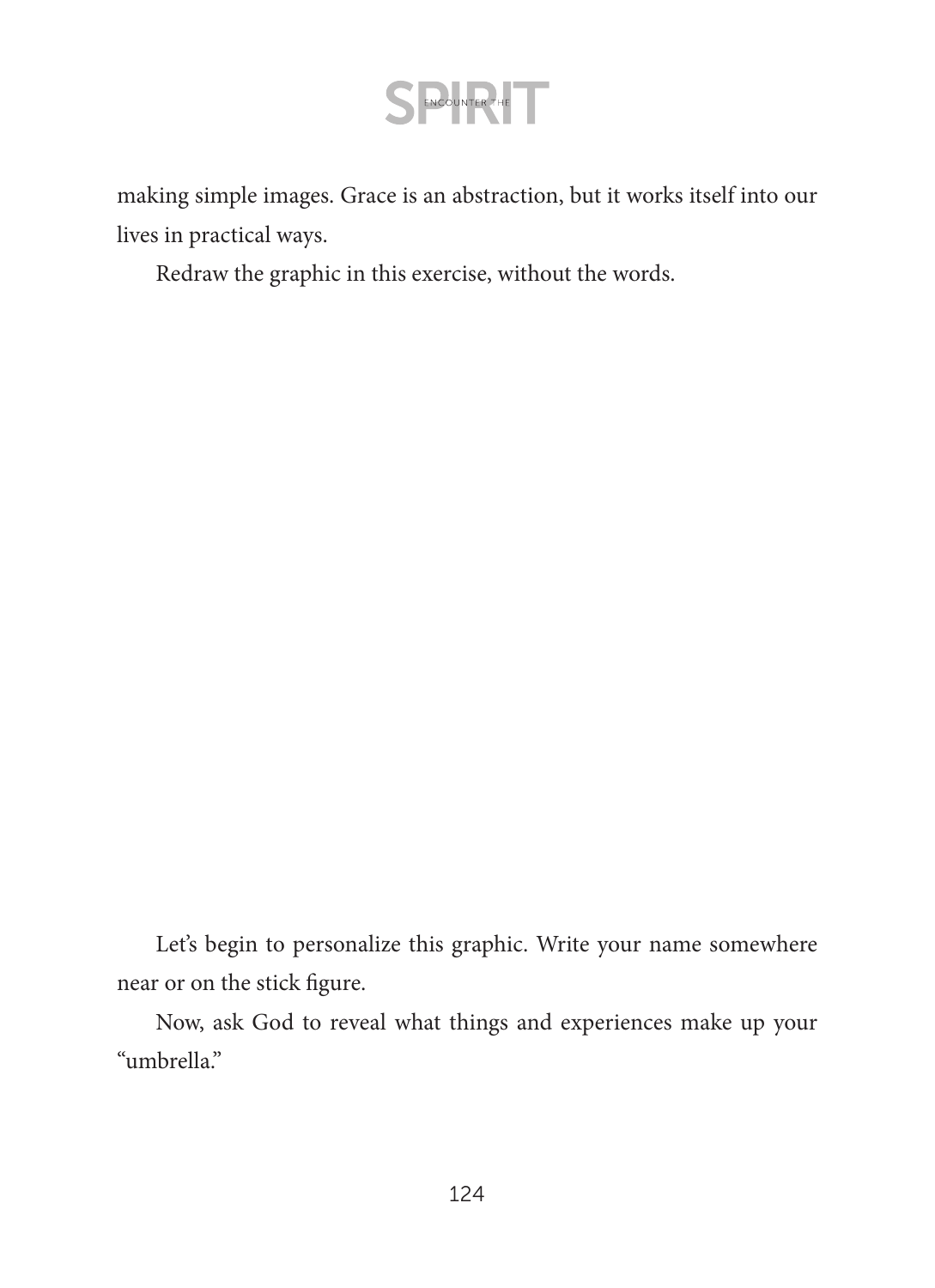Some things will be easy to identify. Others are so deep we will not be able to identify them on our own. Listed below are some of the categories of grace blockers that were discussed in the exercise. Pray through each category, and ask the Spirit to reveal what is in the way. Our job is to surrender while the Spirit heals.

- Hurts
- Generational Brokenness
- Addiction (including self-satisfying behaviors)
- Sin
- Self
- Situations

What are the things blocking grace in your life? What is blocking the flow of the Spirit? As the Spirit reveals, begin to label your umbrella, as I did in the list on the right side of my illustration.

This part of the process is painful and unsettling. Take comfort! Your Great Physician will gently examine, diagnose, and treat. What He removes, He replaces with Himself.

It is up to us to begin the process of dismantling what is blocking the flow of God's grace to us. The means of grace are practices that poke holes in our umbrella and open us to God's transforming work. Be reminded again of the lists found in Week 2 Exercise #4 and Week 5 Exercise #5.

Now, focus on the things that help break through that barrier to grace and the free flow of the Holy Spirit.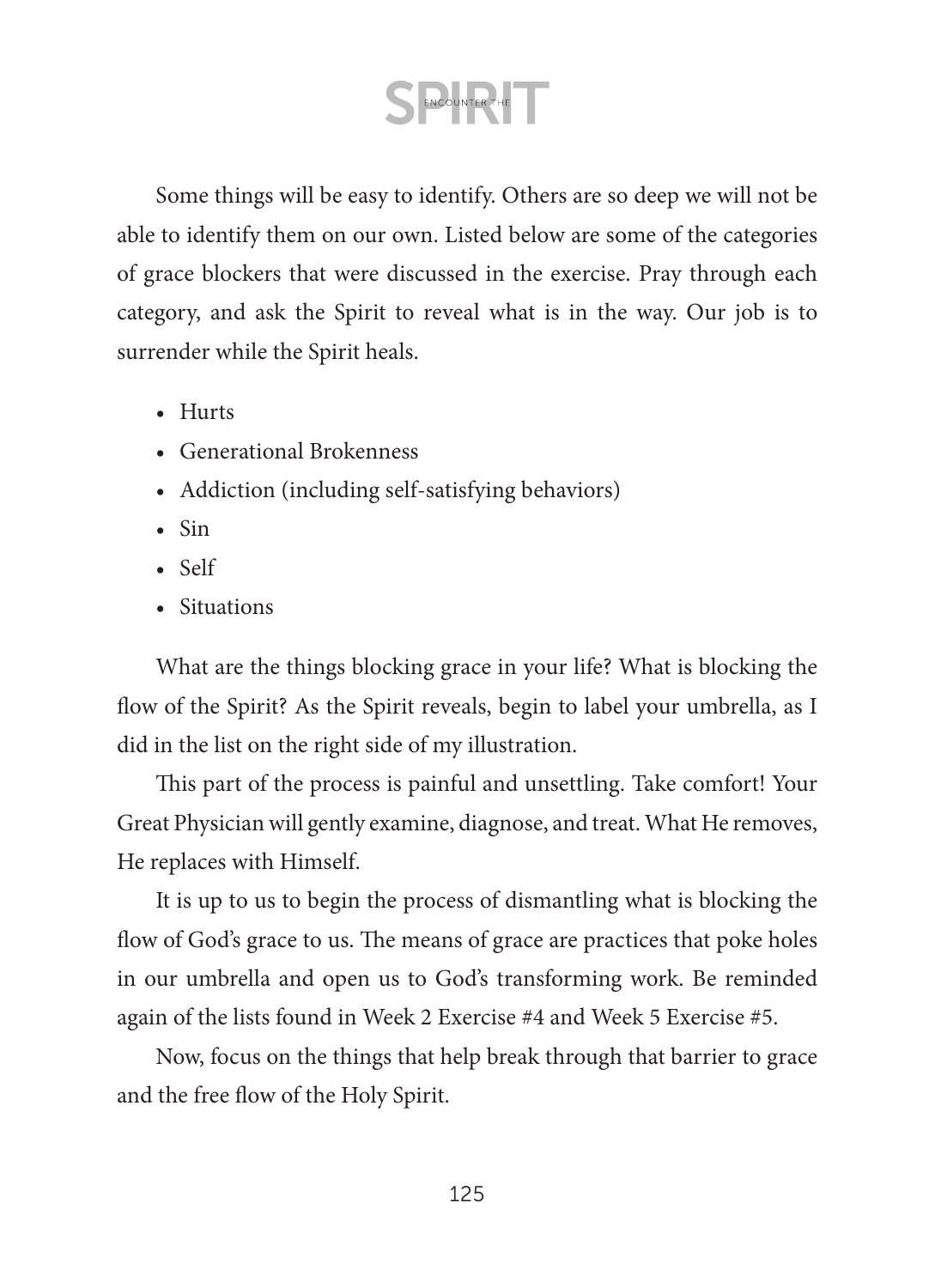What means of grace are at work in your life currently? What means of grace do you want to learn to practice? Make this list to the left of the drawing, as I did in my illustration.

Before leaving this exercise, spend some time thinking about those people to whom grace flows when it flows through you. Who are the recipients of God's grace flowing through you? Consider your spouse, your children, co-workers, neighbors, and those you worship with.

In what ways does it affect your motivation to remember how these persons will be touched through this process?

Close this time with prayer, thanking God for His grace and for the presence and power of the Holy Spirit who makes spiritual progress possible.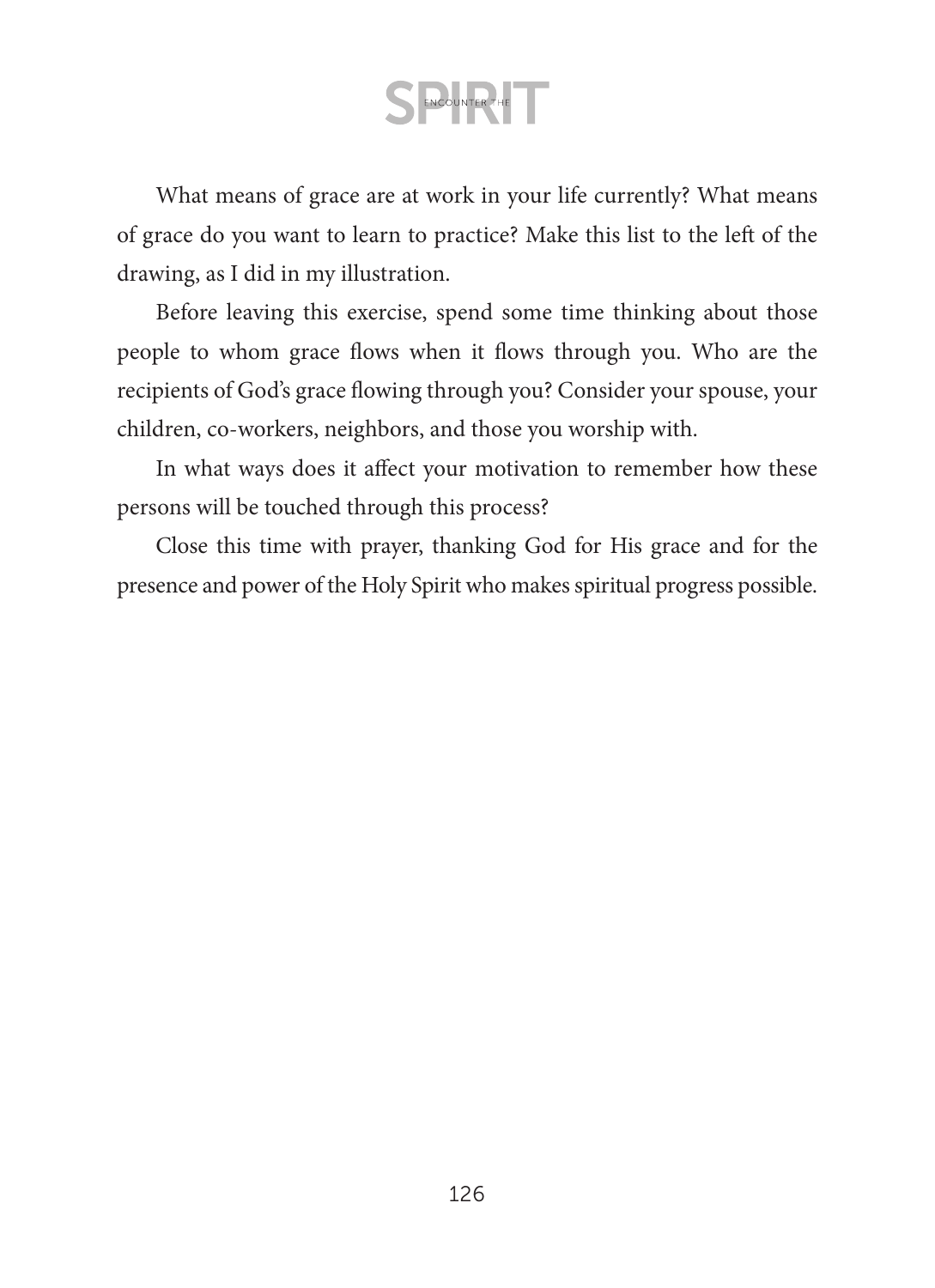

### WEEK 6: EXERCISE #3

#### **Read 1 Corinthians 2:13–16.**

What if all our wanting is for something Earth doesn't have?

That's how Mark Buchanan poses the question in his book *Things Unseen*. 14 What if our addictions and our debt and our serial relationships are all about this yearning for God even when we don't realize that's what we're after? What if the answer to our brokenness is God's holiness? And it's not only some mental idea of God we're after. It's an encounter.

Think of it almost like homesickness. We were made for something we're trying to get back to. We want to encounter God because this is what we're made for. But there is a difference between an encounter with the real, living God and the religion to which many of us have grown accustomed. An authentic encounter will leave us changed. It may even leave us with a limp (see Jacob's story), but at least it will be a God-given limp.

What we are after is the mind of Christ, the ability to imagine what God sees; this is the great gift of the Holy Spirit. One work of the Spirit is the shaping of our character and the development of wisdom. *He gives us the mind of Christ.* What does it look like to have that kind of mind?

**1. We begin to think more of God than ourselves,** which is a *huge* mental shift. It doesn't happen overnight, but over time we begin to see Jesus as a more important value. Oswald Chambers says, "Sanctification is not something Jesus puts in me—it is *Himself* in me."15 This is what it means to be filled.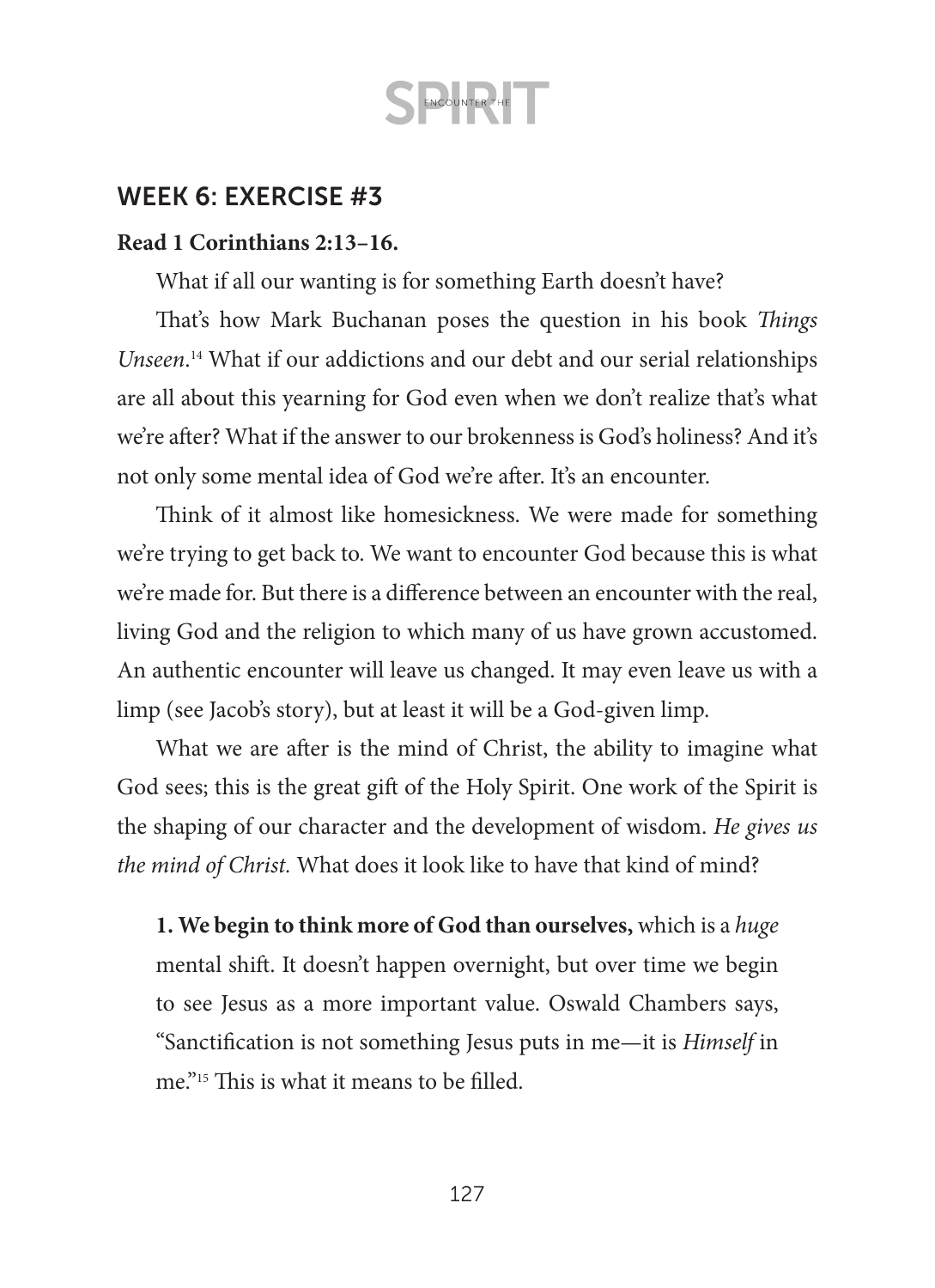

**2. Even as we are being sanctified, we will still experience the limits of sin.** This is what makes the life-changing message of forgiveness as important for a Spirit-filled person as it does for one who just got saved. The difference between a sinner and a sanctified person who sins is this: we are not *controlled* by our sin anymore; we are controlled by a desire *not* to sin.

**3. We experience life on God's terms.** Yes, we still sin, but we want Jesus more than we want to protect our trigger finger.

#### **Read Ephesians 4:17–24 esv.**

What does it mean to "walk . . . in the futility of [our] minds," according to verses 17–19?

What does it mean to be "renewed in the spirit of your minds," according to verse 23?

In verse 20, Paul reminds the Ephesians of how they "learned Christ." What does it look like to "learn Christ"? Consider this phrase in light of its context in this passage.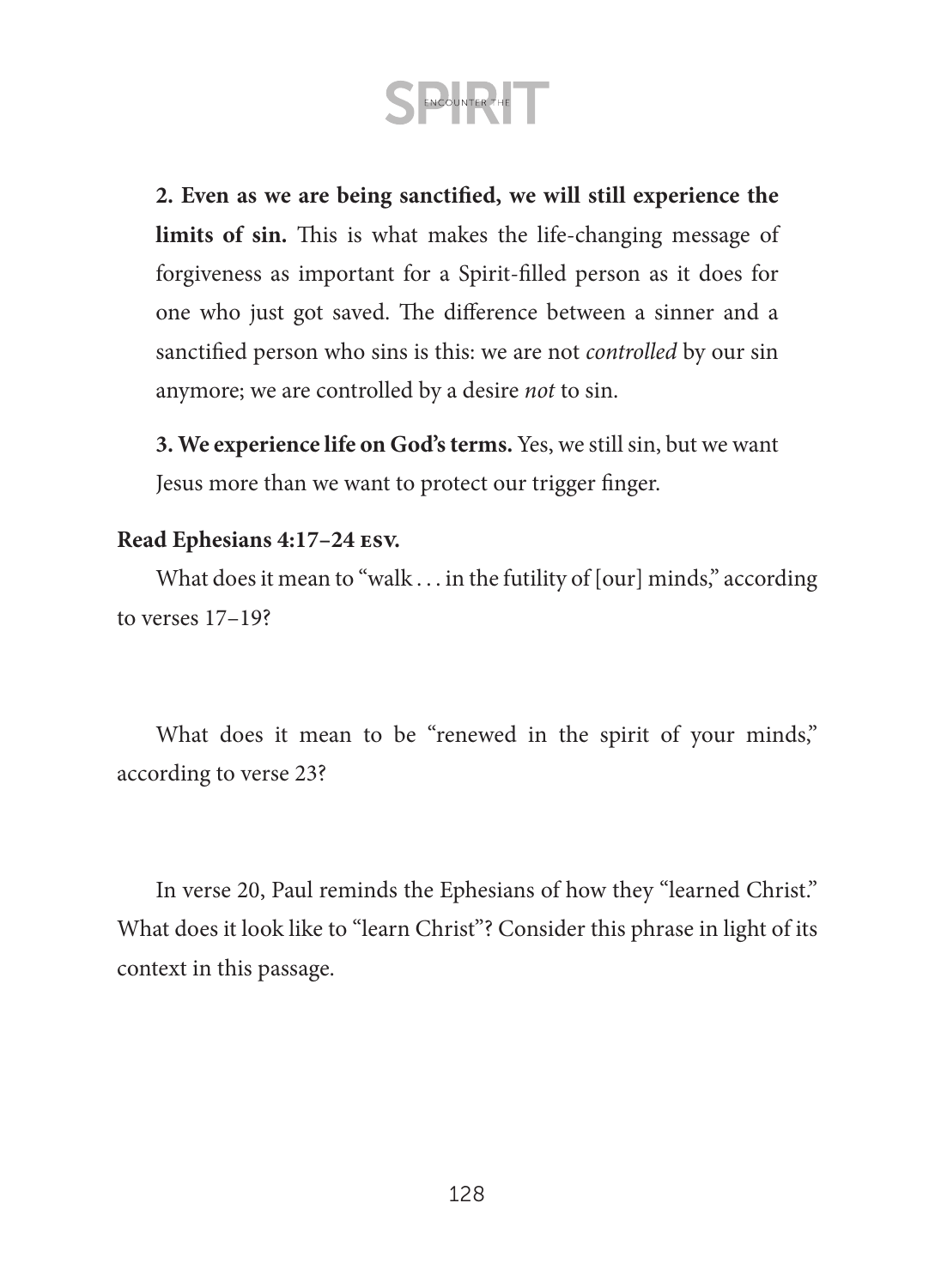Can you honestly evaluate your life and comment on the places where you are not yet mature?

Paul says we see things differently when the Spirit controls our minds. Where is your head? Where is your heart? Is it rooted in your needs, in your sin, in your weakness? Or is it rooted in the things of God? This is the gift of the Holy Spirit, and it is available to all of us. It is the desire to think more of God, less of ourselves, to want His values lived out in us, and to experience life on His terms.

What has to change in your life if you are going to flow in the Spirit? Have you made a total consecration to Christ?

### **Encounter**

Take a few moments now to sit before the Lord in prayer, asking Him to make you open to His word for you in this encounter. Ask Him to help you put on the mind of Christ.

Ephesians 4:22 instructs us to "put off your old self." In case we are confused about what makes up our old self, Paul provides a pretty specific list in Ephesians 4:25–32. In this same section, he also explains what the opposite of these behaviors looks like.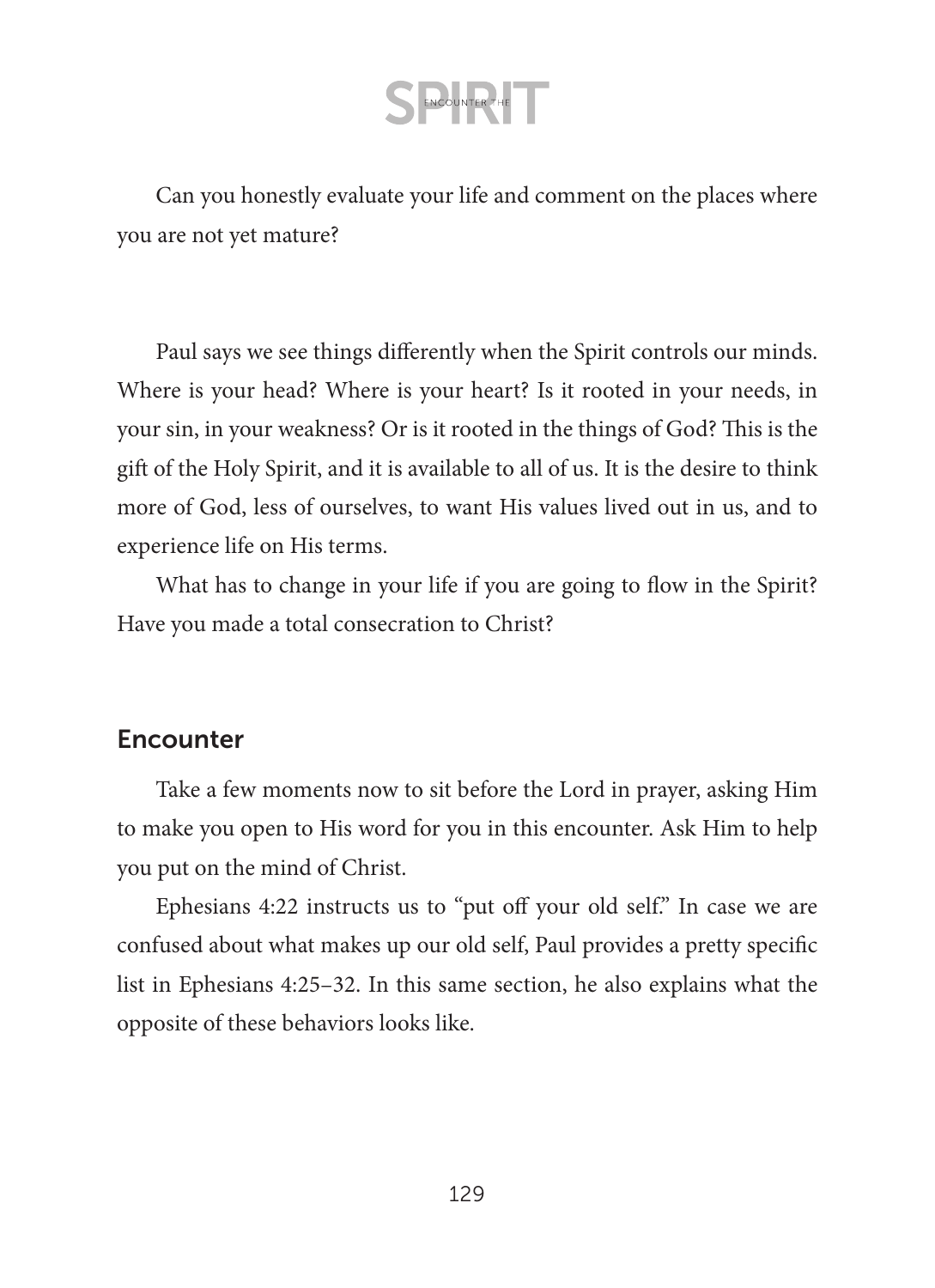In your journal, divide a clean page into two columns:

| OLD SELF | MIND OF CHRIST |
|----------|----------------|
|          |                |
|          |                |

In the Old Self column, list all of things we are to put off.

In the Mind of Christ column, list all of the things that are representative of a mind controlled by the Spirit.

Are the examples in these columns behaviors or attitudes or both?

Many of these characteristics are expressed in community. How will putting off the old self and being controlled by the Spirit affect your relationships?

It is tempting to wonder how the mind of Christ relates to the baptism of the Holy Spirit. Be reminded of Paul's word in Ephesians 4:4–6:

*There is one body and one Spirit, just as you were called to the one hope when you were called; one Lord, one faith, one baptism; one God and Father of all, who is over all and through all and in all.*

As you close this encounter, write a prayer of thanksgiving to God for the unity that comes through the Holy Spirit, who draws the fractured parts of us under His healing care.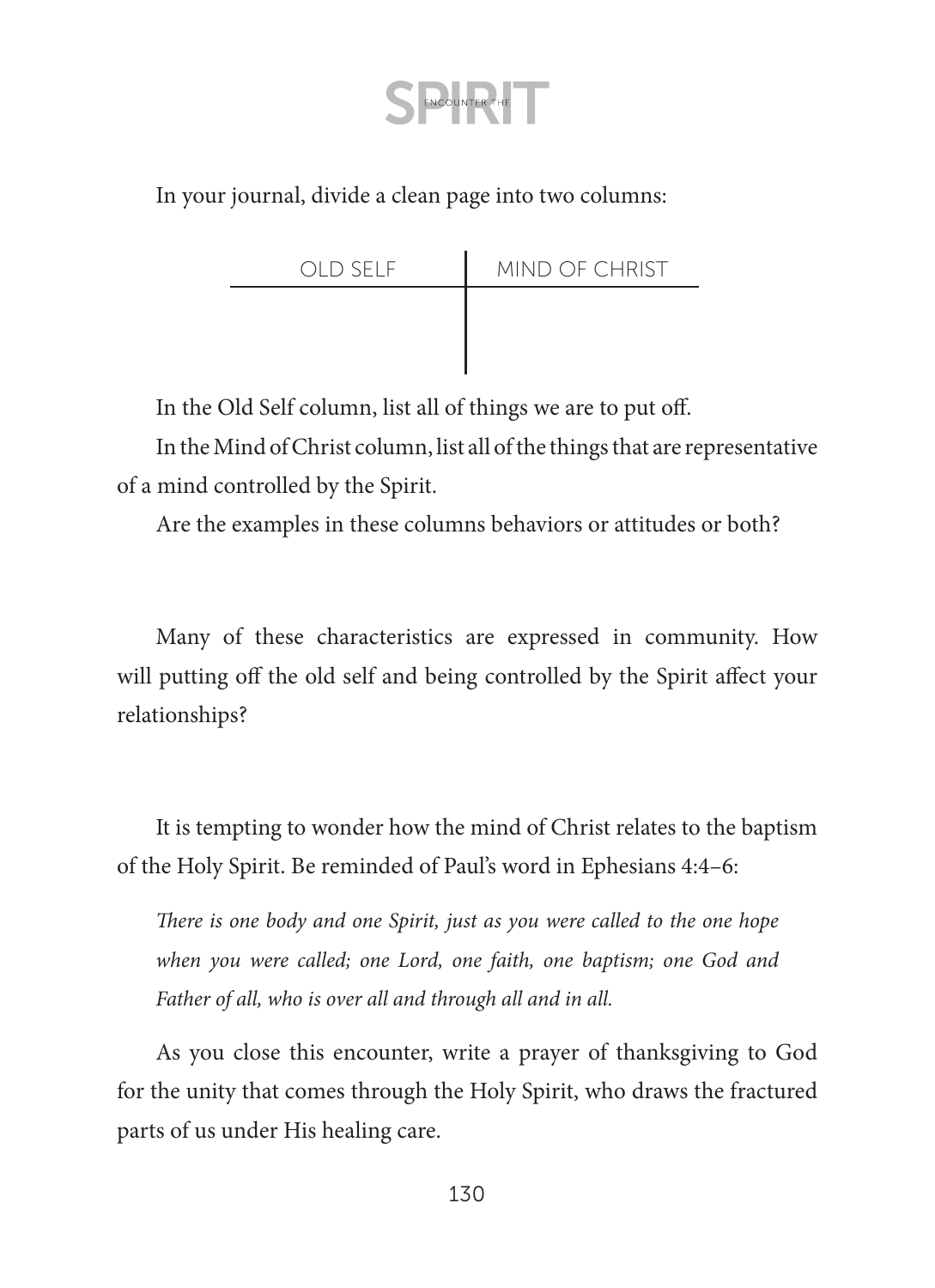### WEEK 6: EXERCISE #4

What does it mean to be free?

No debt? No obligations? No claims on our time? The ability to say what we want to say, own what we want to own? One hundred years ago, it may have meant a discussion of voting rights for women or minorities. Two hundred years ago, it surely meant, in our country at least, a debate over the issue of slavery.

What one thing would make you feel free in this moment? Take a few minutes to journal about this.

In the first century, freedom may well have led Jews to consider the laws Moses gave to the people of Israel. Those laws had become perverted over generations to the point that the people were slaves to performance. Nothing was ever good enough.

#### **Read 2 Corinthians 3:12–18.**

In your journal, make a list of questions raised by this passage. Question any concept you don't understand, as well as any questions you think a first-century audience might have had when they first heard this word from Paul.

Look back briefly at Matthew 27:51, and note what happened to the curtain in the temple at Jesus death. How is this relevant to this passage in 2 Corinthians?

In the exercise before this one, we talked about those who live in the futility of their minds, and in that case it was a moral issue. In this passage, Paul refers to those whose minds are hardened, and in this case it is an issue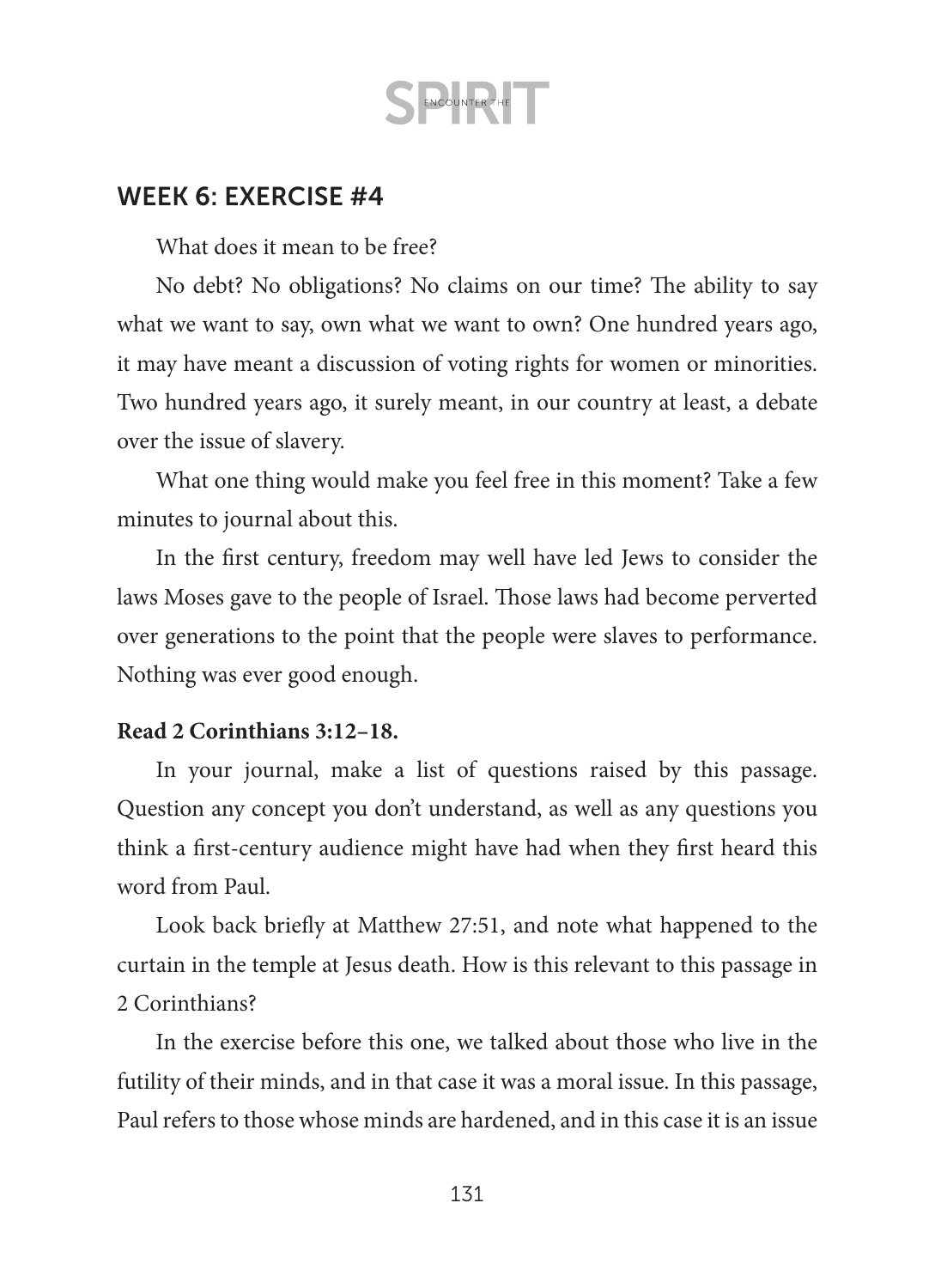of religious mindset. The unbending, ungracious rule of law had enslaved the very people it meant to set free.

The rest of the Roman Empire was living inside an economic system fueled by slavery. In the ancient world, slavery was not for only one race or one kind of person; anyone under the right circumstances could become a slave. And slaves lived a difficult life. They could be sold or rented at the whim of their master, and they were usually branded and often beaten.

One interesting feature of first-century slavery, though, gave hope. Slaves could be freed. Either they could buy their freedom, or someone could buy it for them. Sometimes, an owner might even free a group of slaves for no apparent reason. That made the psychology of first-century slavery quite different from the psychology of American slavery. Firstcentury slaves always had a light at the end of their tunnel. They had the possibility of freedom.

This was the mentality into which Paul spoke when he wrote his letters to the Corinthians. His audience may have felt the oppression of Jewish rules or the uncertainty of a Roman indentured system of slavery. To both these groups, Paul spoke the hope of freedom through Jesus Christ. This was a hope based not on social status or behavior or economics, but on grace. This was a promise from God: if we believe, He makes us right by grace through faith. Through believing.

Paul wanted the people of Corinth to know that if they knew the truth, the truth could set them free!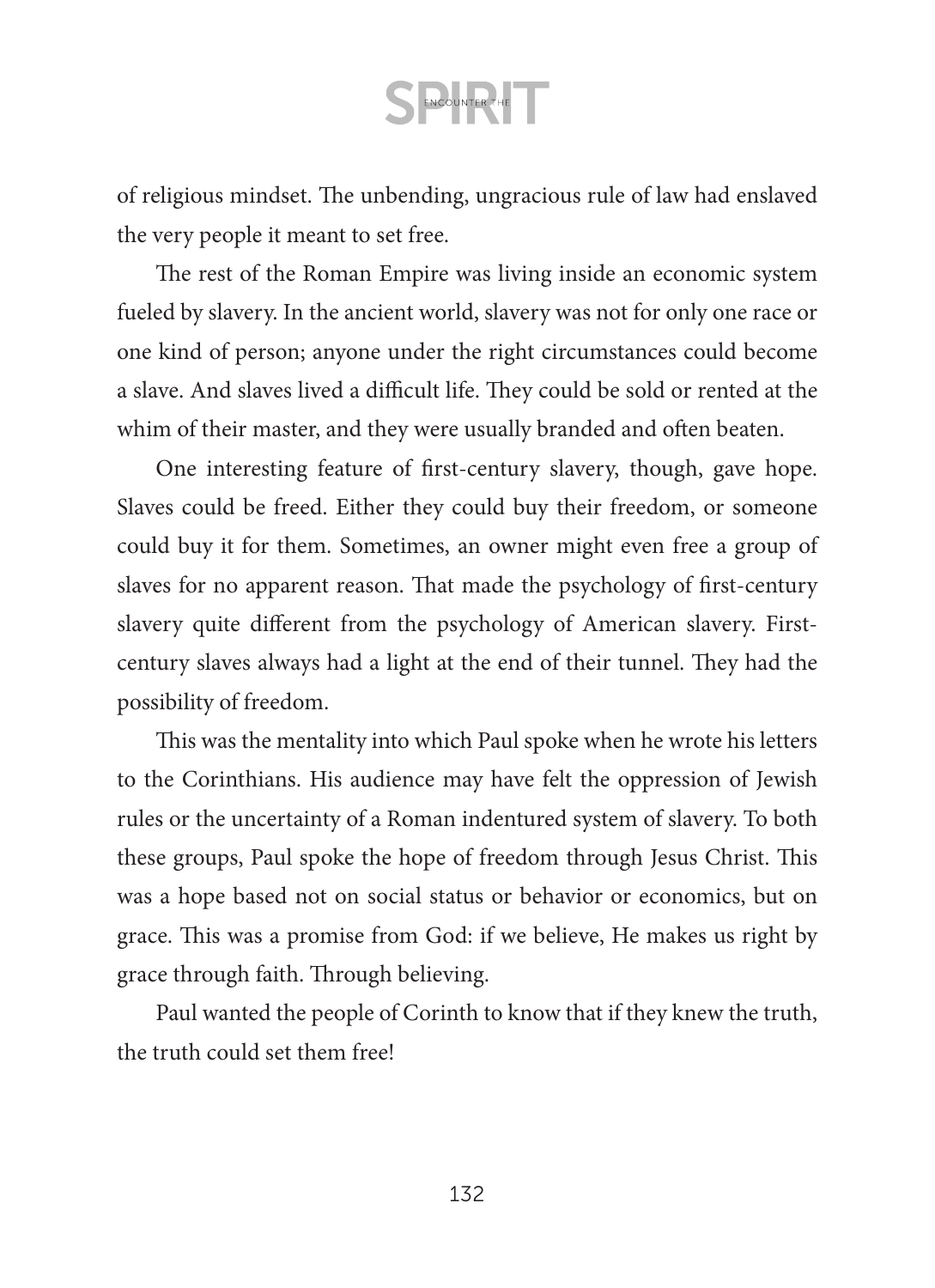And yet, even this new spiritual freedom Paul preached was not without focus. Remember Paul's words to the Galatians: "You, my brothers and sisters, were called to be free. But do not use your freedom to indulge the flesh" (Gal. 5:13). The end goal of New Testament freedom is not anarchy but sanctification.

#### **Reread 2 Corinthians 3:12–18, looking for signs of hope.**

Underline all the words and phrases of hope in this passage. What is the promise in this passage?

We've mentioned the term "sanctification" quite a bit in recent exercises. It is worth the time we've taken to understand it because this is a profound work of the Holy Spirit. He is constantly at work in us, making us more like Christ.

Sanctification refers to everything God is doing in my life to make me more Christ-like. Remember the house? Before I come to Christ, I am on the porch, and the Father is constantly inviting me in. The moment I cross the threshold I am justified. I am accepted into the house just as I am because of my faith in Jesus Christ. All that occurs inside the house is a work of sanctification (a work of the Holy Spirit). Each room of the house is a different work, or means of grace, designed to move me ever closer to the heart and mind of Christ.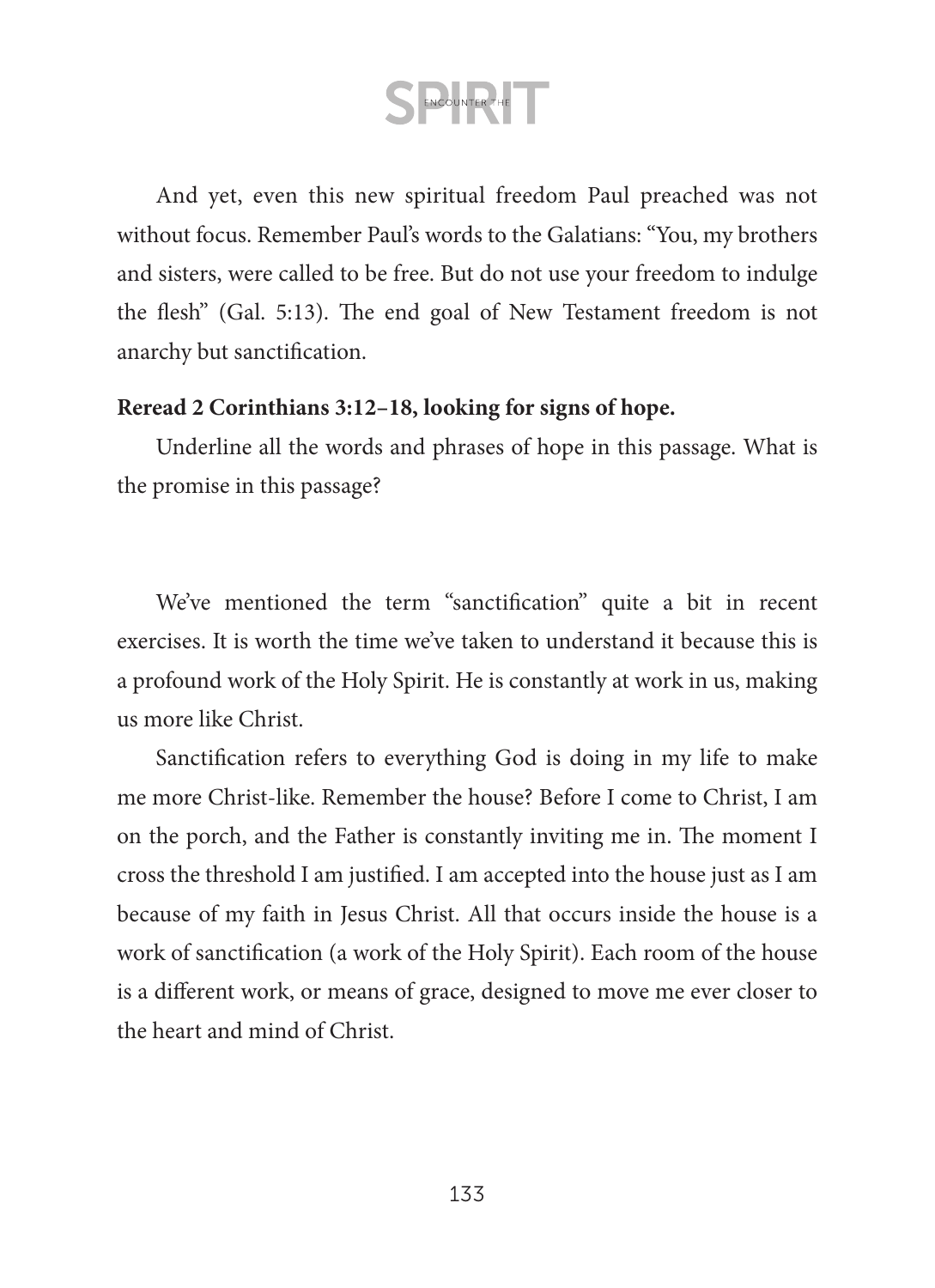God begins the work of transformation from the moment I step across the doorway into His house. But that work continues as long as I draw breath. I am continually being renewed, strengthened, restored into the image of God through the power of the Holy Spirit. Paul says, "And we all, who with unveiled faces contemplate the Lord's glory, are being transformed into his image with ever-increasing glory, which comes from the Lord, who is the Spirit " (2 Cor. 3:18).

It is the Holy Spirit at work in me that helps me gradually grow in grace, moving me from one degree of glory to another. Sanctification is very much a process of hope. We submit to it with the assurance that the best is yet to come. As someone's t-shirt says, "I may not be who I want to be, but thank God I am not who I was!"

#### **Reread 2 Corinthians 3:17.**

Where in your life can you celebrate the freedom you've found in Christ? In other words, where is the Spirit of Lord at work in your life?

### **Encounter**

Begin this encounter with this prayer:

*Lord, in my desperate attempt to control everything and everyone in my life, I have failed to surrender to the One who has power to transform my life and circumstances. I'm sorry. I now see my need to let You lead, and I give myself to the process of being renewed. Amen.*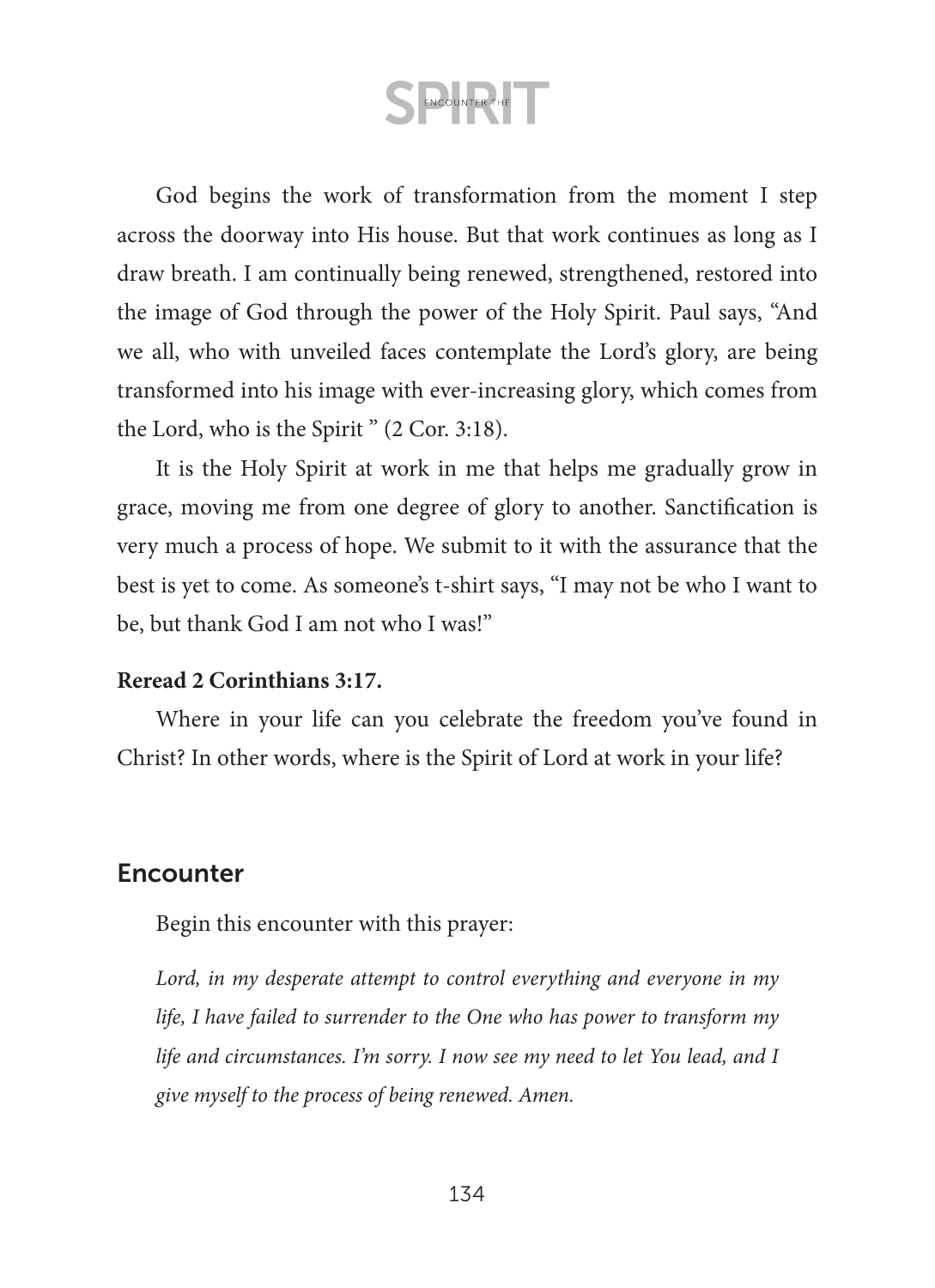The word *sanctification* literally means "to make holy," and Scripture tells us it occurs in a life through the power of the Holy Spirit. It isn't something we generate; it is something generated within as we surrender ourselves to the person and work of the Holy Spirit.

The problem with us as fallen humans is that we prefer to control things ourselves. Often times we recognize our need for sanctification, but instead of surrendering to the process and patiently awaiting the results, we develop a self-improvement plan. We get ahead of God in the work.

Are you ready to let God lead?

Now, as objectively as you're able, journal those relationships and situations you're wrestling with right now. Where are you struggling for control?

Journal about those areas of your life that you've tried to tackle on your own. How is that working for you? What were you hoping the results would be? Are you getting there?

Are you now willing to surrender those difficult issues in your life to the sanctification process?

End this time of reflection by praying the same prayer we began with in this encounter.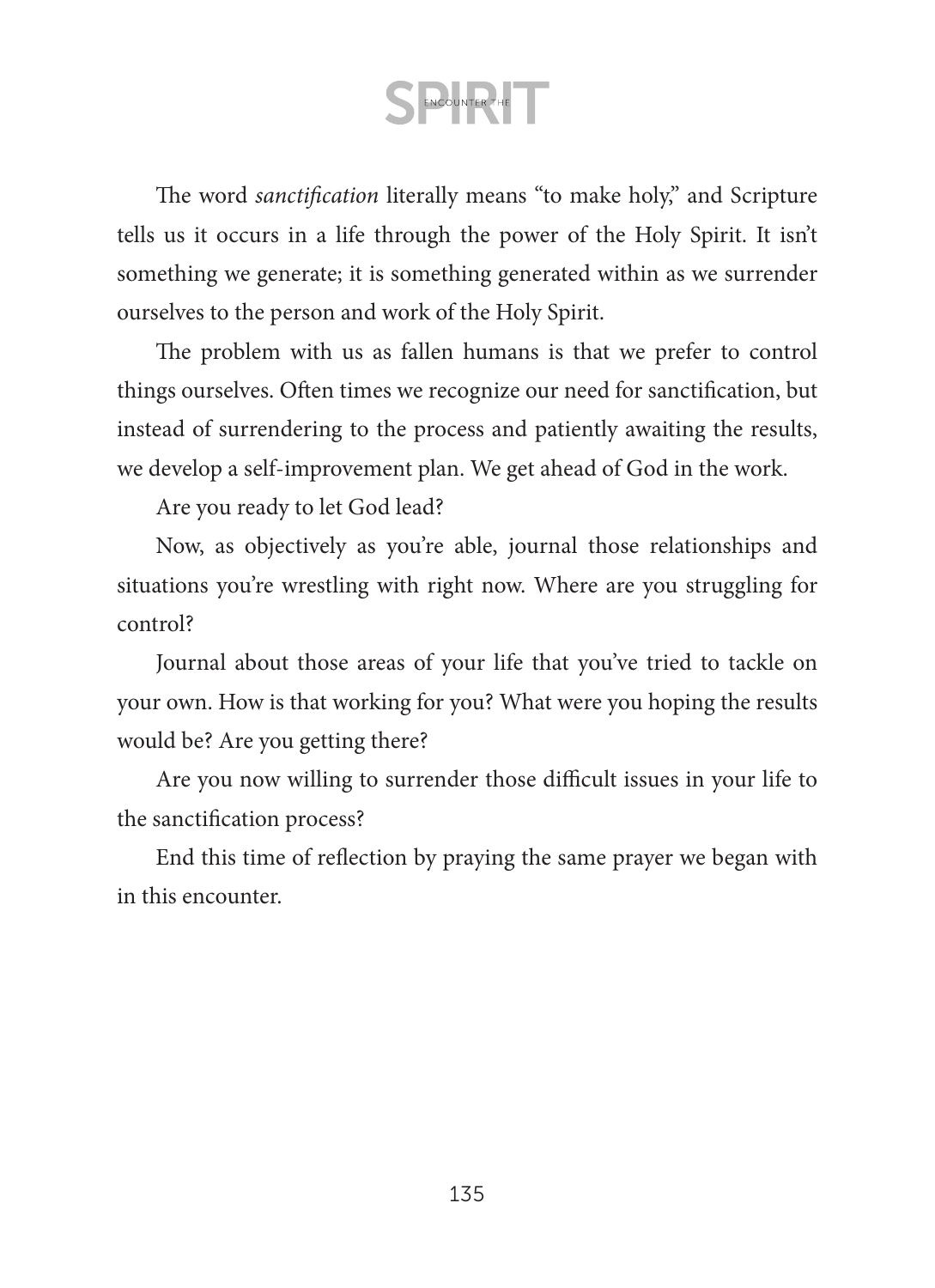### WEEK 6: EXERCISE #5

If you put some flies in a jar, they'll try to escape. For a while, they'll try hard. They'll bang their heads against the lid of the jar over and over, desperate for a way out. If you keep the lid on the jar long enough, the flies will eventually stop trying and make peace with their limits, settling to the bottom of the jar. They say you can even take the lid off once they've settled down and they'll stay right there. They'll circle around inside the jar, and maybe one or two will manage to find the way out, but most of them will not go near the opening again. Somehow, they've come to the conclusion that it is useless to keep trying.

Hopeless.

Inches from freedom, they are convinced that their past failures are the final word on their little fly lives. They will die inside that jar because of that belief.

How many of us live in that same way? How many of us fly around inside our lives assuming we know everything there is to know? We assume we've been as far as our minds will take us, and there's nothing beyond that worth fighting for. Why bang your head against the lid? We might as well stay in our own jar, keep our eyes on our own flight pattern, and forget about the top, right?

#### **Read 1 Corinthians 2:1–5.**

What new things do you learn about Paul from verses 1–5?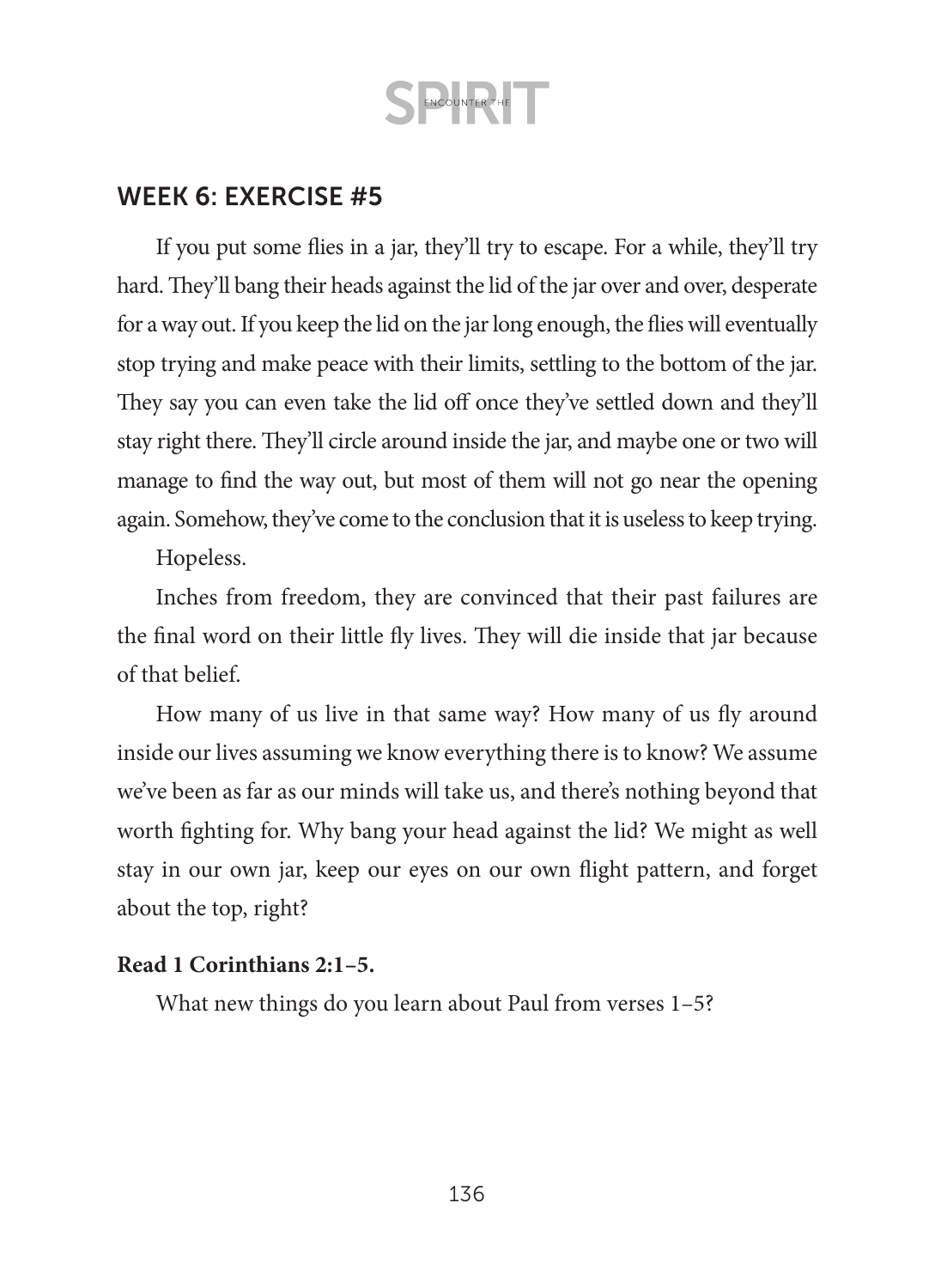How does Paul describe how he came to the Corinthians?

What is his one qualification for proclaiming his message (v. 4)?

**Read 1 Corinthians 2:6–17.**

What does Paul come to impart?

How does he know what he knows (v. 10)?

What does the Spirit of God enable us to do?

How does a person without the Spirit receive the message of Christ?

How does a person with the Spirit receive it?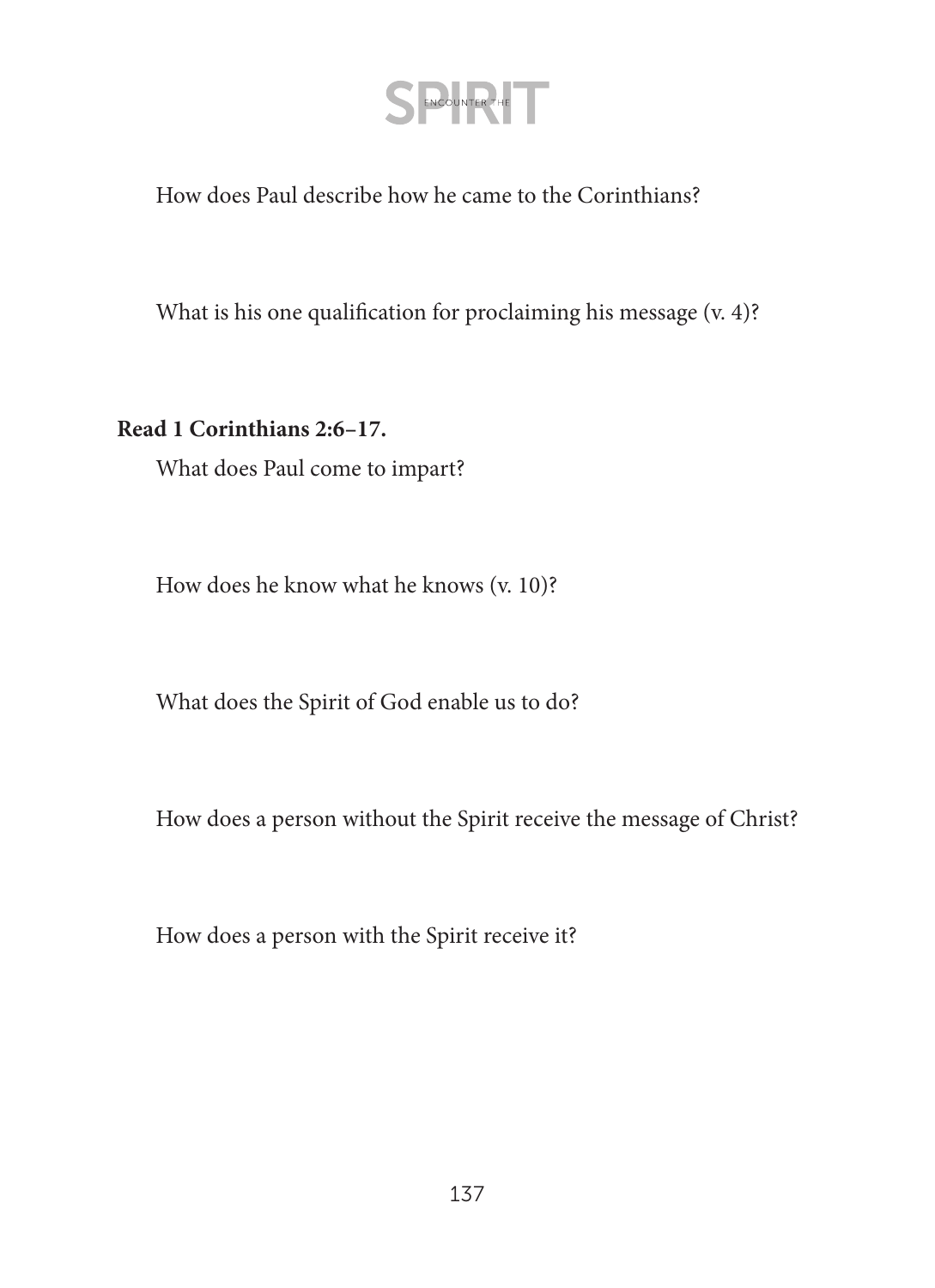How does this passage change your understanding of how spiritual things are understood? Write a sentence or two around this thought.

#### **Look more closely at 1 Corinthians 2:9–14.**

What specific things does the Spirit reveal to us?

How does this glimpse into the spiritual realm change how you face today's challenges?

Paul reminds us in this passage that there is more than what we know and that the secret to sanctification—growing in Christ through the power of the Holy Spirit—is found in a willingness to see beyond the natural. Those who grow spiritually are willing to search for the things God reveals through the Spirit. They are the ones willing to go beyond the lid of the jar!

#### **Focus on 1 Corinthians 2:9.**

In verse 9, Paul quotes Isaiah 40:13:

*"What no eye has seen, what no ear has heard, and what no human mind has conceived" the things God has prepared for those who love him—*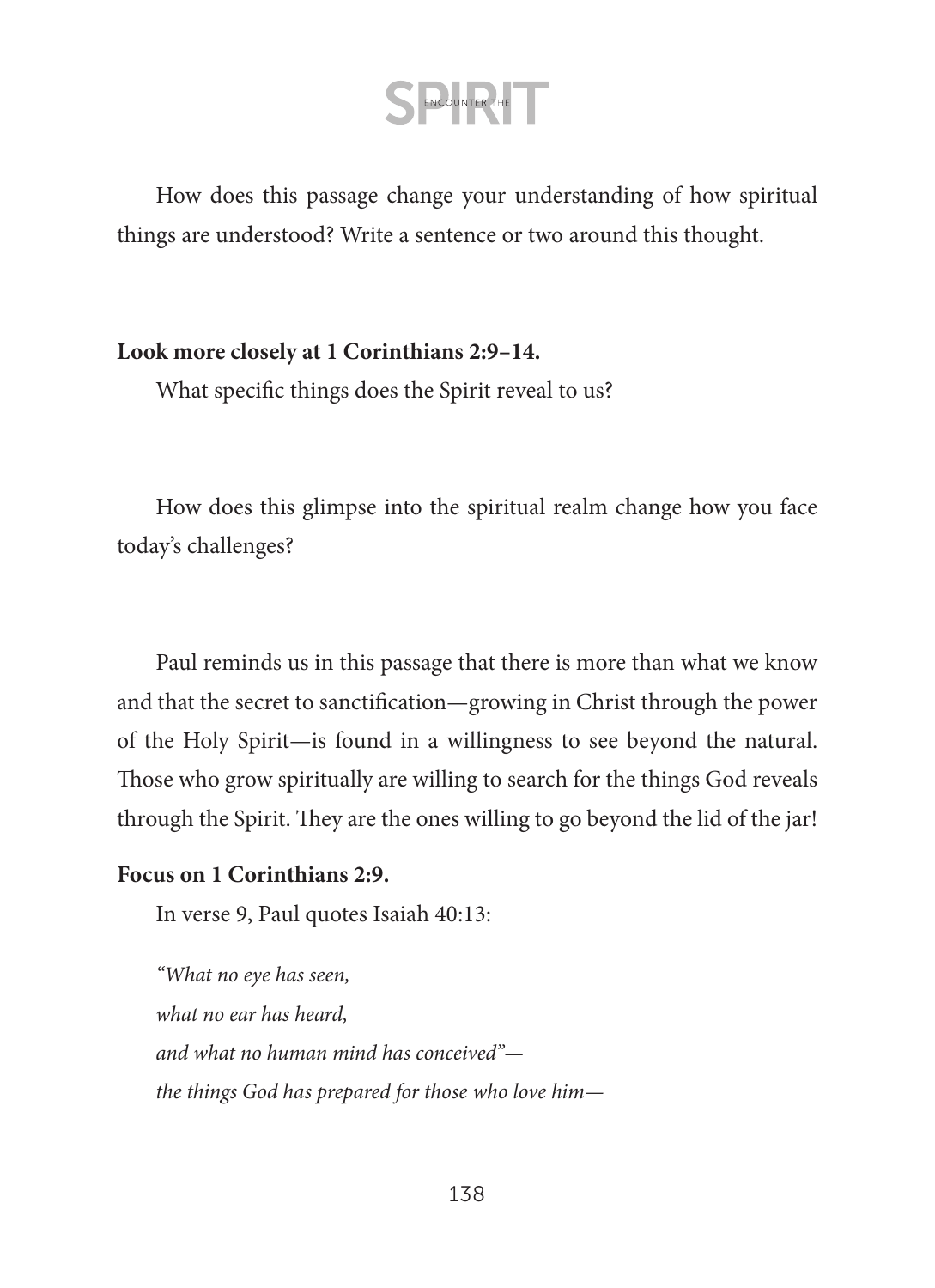He goes on to explain that these things are revealed only through the Spirit, who searches the depths of God.

Rewrite this verse in your own words.

What do you learn from this passage about the relationship between the Holy Spirit and the Father?

What do you learn about the relationship between the Holy Spirit and divine revelation?

In your own words, explain our link to divine revelation through the Holy Spirit.

#### **Read 1 Corinthians 2:7.**

Here, Paul speaks of "God's wisdom," a mystery hidden from human understanding but revealed to those who desire to be lifted into God's presence. The Greek word for wisdom (*sophia*) in this passage refers to the true nature of things. God is willing to share with us how things actually are, and as Jesus said, this is the source of true freedom: "You will know the truth, and the truth will set you free!" (John 8:32)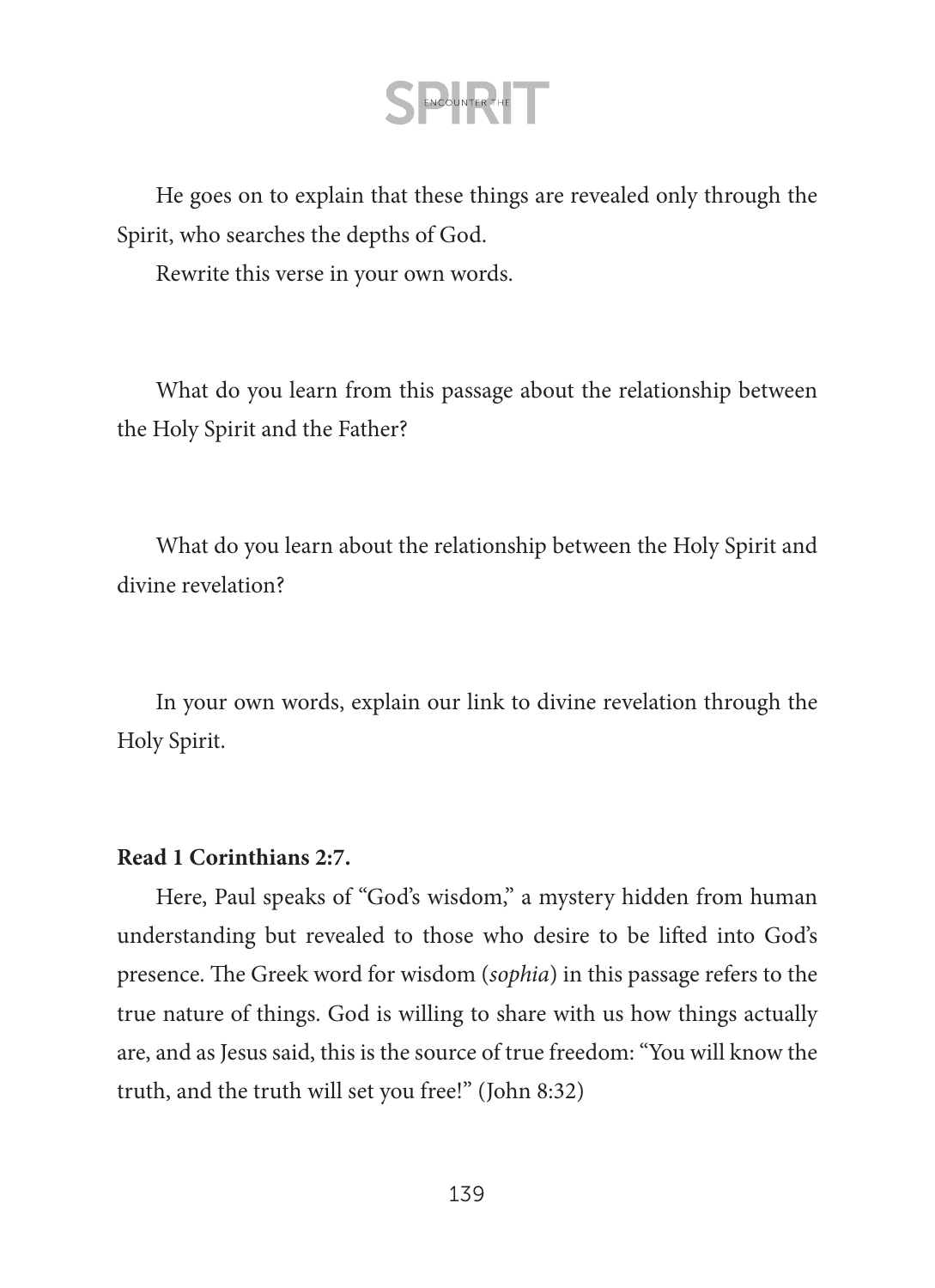Where in your life—as a means of self-protection or maybe even spiritual laziness—are you avoiding the whole truth?

Have you invited the Holy Spirit to speak truth to your spirit? If not, find a quiet place now and make that your prayer, then listen for the still, small voice of the One who loves you more than you can imagine.

### **Encounter**

There is a difference between learning and experiencing. It could be tempting to work through this material as an intellectual exercise, without ever getting around to actually encountering the Spirit.

Still, an encounter with the Holy Spirit is the only way to understand what is really going on in the spiritual realm. Without the Spirit's revelation, we are trapped like flies in a jar.

I want to invite you into a worship encounter. You'll need to choose a time for this when you can be present to God for at least fifteen or twenty minutes. If you're doing this study as part of a small group, plan to enter into this time of worship together (and reverently) as a group.

Use your phone or computer to listen to at least these two songs (feel free to find others online):

- "Holy Spirit" by Jesus Culture (or Bryan and Katie Torwalt)
- "Where the Spirit of the Lord Is" by Hillsong (there is more than one song by this name, so be sure to find the one by Hillsong)